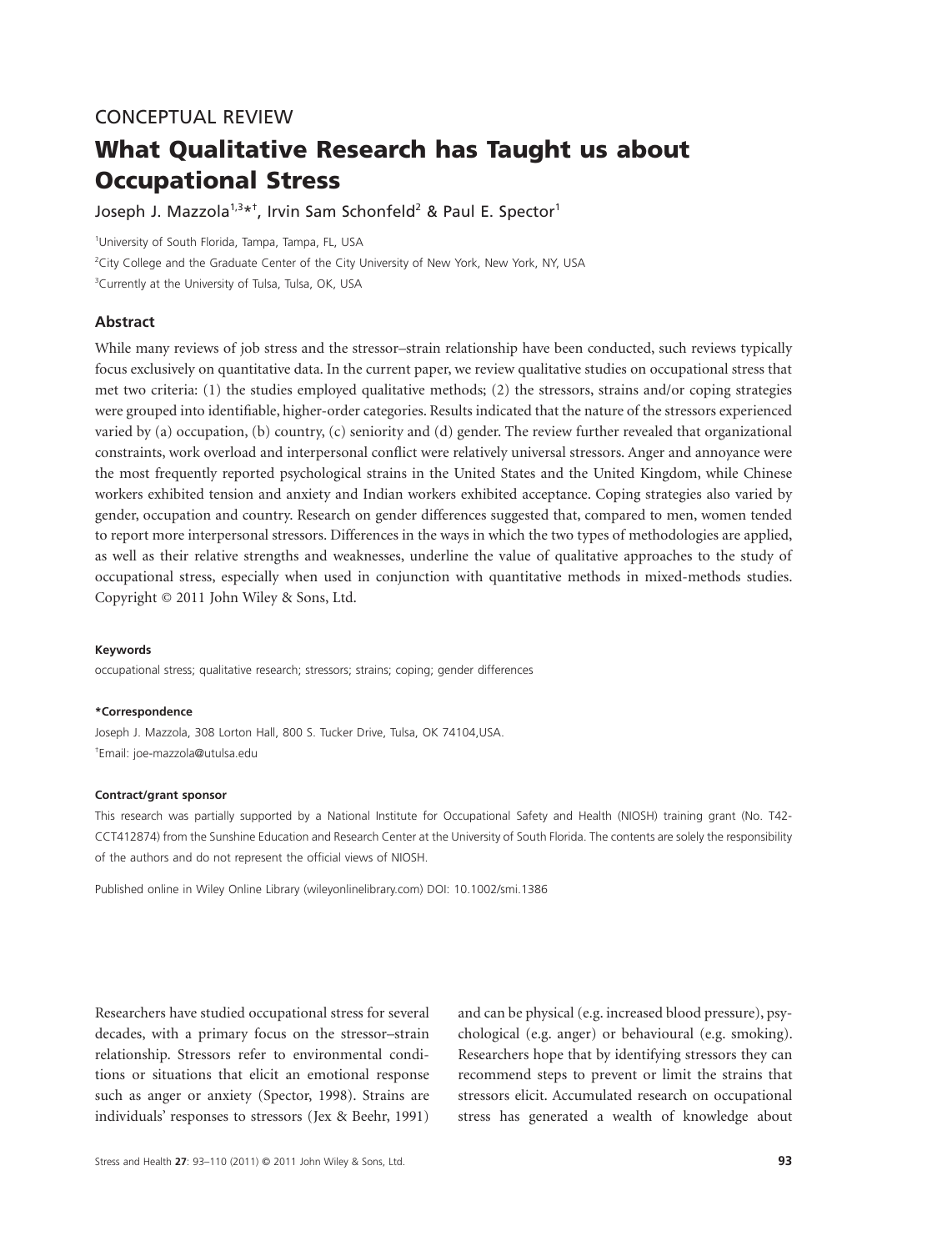the stress process and how stressors affect people in a wide variety of jobs (see reviews by Jex & Beehr, 1991; Kristensen, 1996; Lin, 2003).

The majority of studies on occupational stress have used quantitative methods, which is reflected in the reviews cited above. While studies using quantitative methods have been important to the field, these studies have limitations. One assumption of quantitative research is that the investigator knows what stressors and strains to assess in structured data-collection instruments. This approach may ignore what are the most important stressors and strains for the respondents (Keenan & Newton, 1985). Therefore, qualitative research can play a role in the discovery of stressors, strains and coping behaviours that were not originally thought of by researchers using structured instruments in quantitatively oriented research (Kidd, Scharf, & Veazie, 1996; Schonfeld & Mazzola, in press). Qualitative findings can add depth to quantitative results by detailing the personal experiences of people who work. Compared to quantitative methods, qualitative methods are more difficult to use for the purpose of hypothesis testing, but when carefully structured and paired with complementary methods, they may indeed be useful in testing specific hypotheses (e.g. Grebner, Elfering, Semmer, Kaiser-Probst, & Schlapbach, 2004). Because results from self-report quantitative scales are easy to analyze, research on occupational stress has under-utilized qualitative methods. While not commonly employed, some stress researchers have used qualitative methods to study stressors, strains, coping and other aspects of the stress process (e.g. Keenan & Newton, 1985; Noblet & Gifford, 2002); their findings, however, have rarely been reviewed.

The purpose of this paper is to examine the findings of occupational stress research that employed qualitative methods. One reason we conducted this review is that the studies we targeted were often completed by researchers in a wide variety of fields who publish in a diverse cross section of journals. For example, a qualitative study of job stress in nurses was published in a nursing journal devoted specifically to the care of AIDS patients (Kalichman, Gueritault-Chalvin, & Demi, 2000). It became evident to us that qualitative studies of occupational stress are spread across many journals that occupational stress researchers may not readily encounter (e.g. *Health Education Quarterly, The British Journal of Forensic Practice* and *The Journal of the Asso-* *ciation of Nurses in AIDS Care*). Moreover, in order to identify patterns in the literature, this paper examines the most prevalent work-related stressors (as well as strains and coping strategies) compiled over a large number of studies in which participants were asked to report stressful incidents, without constraints on the types of work-related events they could describe. Finally, by presenting the findings of studies using qualitative and mixed methods, this paper provides researchers with examples to help them adapt these methods to their own research on job stress.

It is important to note that this review is limited to studies that coded responses by themes and/or placed them into meaningful and comparable categories. Studies that reported only narrative responses, while an integral part of the qualitative research literature on job stress were excluded because they did not contain analyses that permitted higher-order themes to emerge, enabling comparisons across studies. We also advance the view that the open-ended nature of qualitative methods is a major strength, allowing participants to respond as they see fit, based on their personal experience. We present what has been learned about occupational stress directly from the experiences of people who work, which can in turn help researchers tailor interventions to relevant stressors, strains and coping styles.

Qualitative and quantitative researchers often ask very different questions. While the qualitative studies discussed here mainly sought to describe, categorize and report the frequencies of these stressors and strains, quantitative researchers typically look at stressor 'levels' (e.g. score on a job demands scale), investigating the relationship of stressor levels to other variables. Part of the appeal of qualitative methods is their applicability to the identification and discovery of stressors (Schonfeld & Farrell, 2010), and thus, most qualitative studies that we reviewed here neither made predictions nor drew firm conclusions. That said, the compilation of these studies allowed us to make some basic predictions on what the combined data would say.

We hypothesized that some stressors would occur more frequently than others. Since frequency of stressors is rarely addressed in quantitative research, this prediction is evaluated in terms of the frequency with which stressors were identified in individual qualitative studies, making it difficult to anticipate which would be most prevalent. However, in at least one quantitative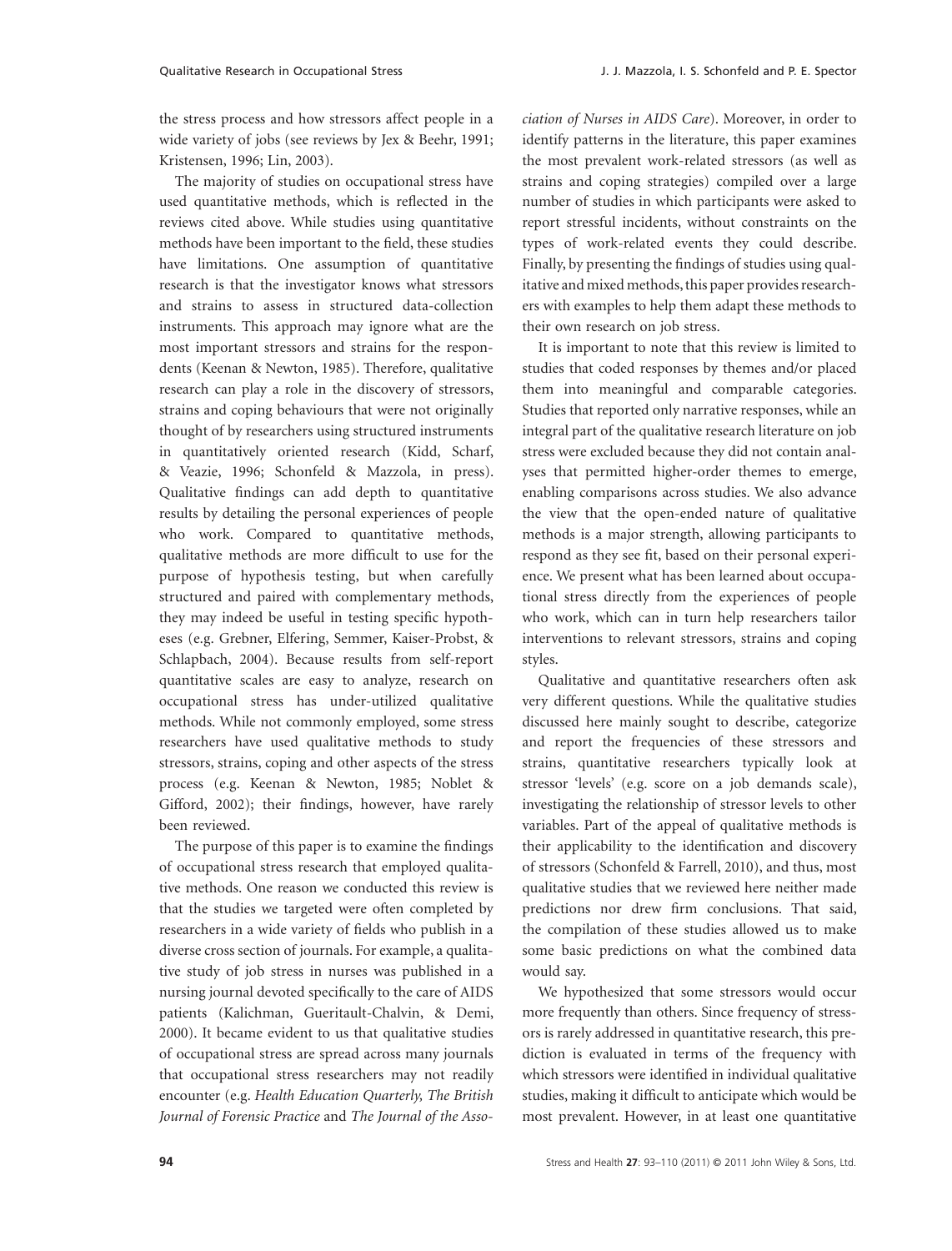study, workload and organizational constraints (from staffing issues) were found to contribute significantly to stress levels (Lindsay, Hanson, Taylor, & McBurney, 2008). Meanwhile, other stressors, such as role ambiguity and conflict, are not as frequently indicated by participants (Jex & Beehr, 1991). We therefore predicted that workload and constraints would be commonly reported in qualitative research, and role conflict and role ambiguity would not.

We also predicted that stressors would differ depending on the population being investigated. Again, very few studies involving quantitative or qualitative methods compare stressors across occupations (or even organizations), but research on stress levels and frequency suggests that stress experiences differ by job type (Blase, 1986; Lindsay et al., 2008; Narayanan, Menon, & Spector, 1999a). In addition, we examined studies that shed light on cultural differences in stressor and strain frequency. Hofstede (1986) advanced the view that the individualism–collectivism dichotomy reflects pervasive cultural differences that influence human behaviour. We identified qualitative studies that bear on the relation of cultural differences to the occupational stress experience. Finally, we also anticipated that there would be gender differences in stressors. Previous studies using qualitative (Jones & Fletcher, 1996) and quantitative (Antoniou, Polychroni, & Vlachakis, 2006) methods support this contention. However, we did not have any specific a priori expectations regarding the direction of gender differences.

Besides results that bear on the predictions above, many other findings on stressors and the overall stress process were compiled and examined. However, we did not have any prior hypotheses about what would ultimately be found with regard to these other aspects (e.g. strains) of the stress process. Instead, in the spirit of the qualitative researcher, we let the data speak!

We begin with a brief discussion of how studies were chosen for this review and the qualitative research methods that have been used in job stress research. Next, we present some general findings about stressors, followed by a summary of results on the frequencies of different types of stressors in various occupations and nations. Then we present an overview of what qualitative research has found about strains, coping with stressors and gender differences, ending with studies that used mixed methods (qualitative and quantitative methods combined). Finally, we summarize the findings and discuss possible avenues for future stress research related to qualitative and mixed methodology.

# **Methods**

# **Literature search and included studies**

To locate relevant studies for this review, we conducted an electronic search of bibliographic databases including PsycINFO, ABI, Medline and Dissertation Abstracts International. We searched for published studies that utilized a qualitative methodology (typically openended questions, interviews or focus groups; see the following section for a more complete description), and that coded stress data into themes that made it possible to compare results. The following search terms were used: 'qualitative', 'open-ended', 'interview', 'focus group', 'diary', 'observational', 'stressful events', 'occupational stress', 'stressors', 'strains', and 'coping'. The reference sections of the articles were also examined for similar studies. Database searches were also conducted for the most used qualitative measure in occupational stress research, the Stress Incident Record (SIR; Keenan & Newton, 1985). Finally, we emailed relevant listservs for unpublished literature and new work being done.

Our search returned 92 published journal articles, 10 dissertations/theses, four book chapters and three conference presentations. This review covers studies that met two criteria: (1) the data collected in a study included qualitative responses regarding at least one portion of the stress process (stressors, strains or coping), and (2) the responses were coded into useable, higher-order thematic categories, which could then be compared across studies. Several studies were excluded for one of the following reasons: (a) the methods used were not qualitative (e.g. Greiner & Krause, 2006); (b) although the results were reported qualitatively, useable thematic categories were not developed and only narrative descriptions were presented (e.g. Holmes & MacInnes, 2003); or (c) the paper contained no new empirical data (e.g. Van Maanen, 1979). In the end, 37 studies (35 journal articles, one dissertation and one chapter) contained useable data. The findings from those studies are summarized below. It was surprising that only 37 studies could be identified that involved qualitative data collection and utilized a basic coding system, considering the numerous advantages of qualitative methodology and the key role of qualitative research in the discovery and description of phenomena.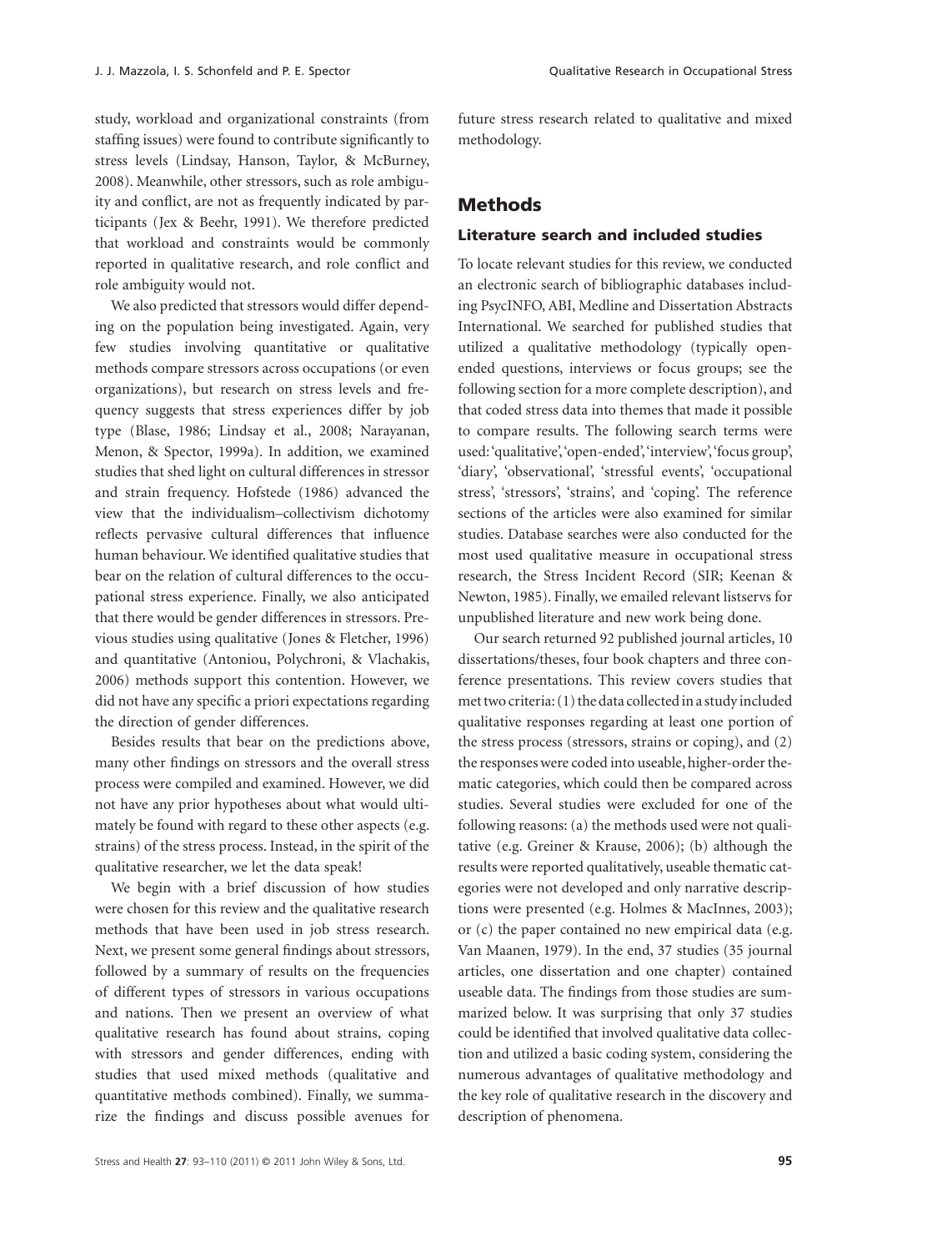# **Methods in qualitative job stress research**

We briefly review various qualitative methods, particularly from the vantage point of a job stress researcher. One such method, which is perhaps the easiest to employ, involves using survey procedures with open-ended questions. The data obtained from these open-ended questions must be content analyzed, a labour-intensive activity, particularly with large numbers of respondents. Multiple raters who are blind to each other's ratings are typically needed (e.g. Narayanan et al., 1999a, 1999b) to establish reliability. Keenan and Newton (1985) developed the paper-and-pencil SIR for the purpose of qualitatively examining stressful events at work. Respondents are asked to 'recall an incident that made you feel anxious, annoyed, upset, or frustrated, or aroused your feelings in some other way.' Respondents provide responses that are constrained only by the time frame, which typically varies between two weeks (Keenan & Newton, 1985) and one month (Guthrie et al., 1995). Respondents are asked to describe the incident and specify exactly why it was a problem for them. Several studies  $(n = 9)$  covered in the present review utilized the SIR, and several others used a similar open-ended questionnaire format (*n* = 12).

Another method that has been used in job stress research, although infrequently, is the daily diary, where participants give responses to (qualitative) survey questions at certain times of the day or when they experience a stressful event (e.g. Jones & Fletcher, 1996). This method has the advantage of asking people to describe their stress experiences 'in the moment', mitigating memory decay, and allowing researchers to collect multiple incidents over time. Three studies covered in this review utilized daily diaries.

Two other commonly employed qualitative methods used to investigate job stress are interviews (e.g. Kinman & Jones, 2005) and focus groups (e.g. Iwasaki, MacKay, & Ristock, 2004). Interviews allow researchers to obtain detailed information from participants as well as react to the information being provided. For example, a researcher could ask the participant to elaborate on a stressor description or follow up with more probing questions, neither of which is possible with a written survey. On the other hand, since a follow-up question could possibly bias the interviewee's responses towards a favoured hypothesis, it is prudent to use a research assistant who is blind to the study hypotheses and to employ structured or semi-structured interviews when possible and appropriate (Kinman & Jones, 2005). Interviews were employed in nine studies reviewed here.

Focus groups can be characterized as group interviews that allow for discussion among group members. A participant may not recall a particularly stressful incident when questioned in an individual interview; however, if someone else broaches a relevant topic in a focus group, memories could be sparked. Since some people are uncomfortable discussing certain sensitive topics in front of others, both the nature of the topic and relationships among group members should be considered before an investigator decides to use the method. It is also possible to utilize both one-on-one interviews and focus groups in the same study (e.g. Noblet & Gifford, 2002), ensuring that constraints associated with one method (e.g. lack of privacy in focus group) are compensated for by the strength of another method (e.g. privacy in an interview). Focus groups were employed in three of the studies covered in this review.

For the sake of completeness, we mention two additional qualitative methods, first-hand observation and participant observation. Although these methods can provide the investigator with rich descriptions of the daily lives of people who work and have been used to obtain information about job stress (e.g. Sachar, 1991), we could not identify any such studies that also provided identifiable thematic categories.

# **Results**

# **Stressors**

# **Definition, location and frequency**

The first issue addressed is the layperson's conception of the nature of stress, that is, how individuals personally conceptualize job stress. Kinman and Jones (2005), in a UK study of workers in a variety of jobs, found that lay interpretations of stress principally comprised stimulus-response (47%) or stimulus (33%) conceptualizations, that is, the majority of respondents described stress in terms of strain reactions to stressful situations or in terms of the situations themselves. Also, whereas stress researchers have been inclined to focus on adverse effects of stressors, personnel at a UK sales office indicated that their experiences with job stressors precipitated both positive and negative consequences (Dewe, 1989).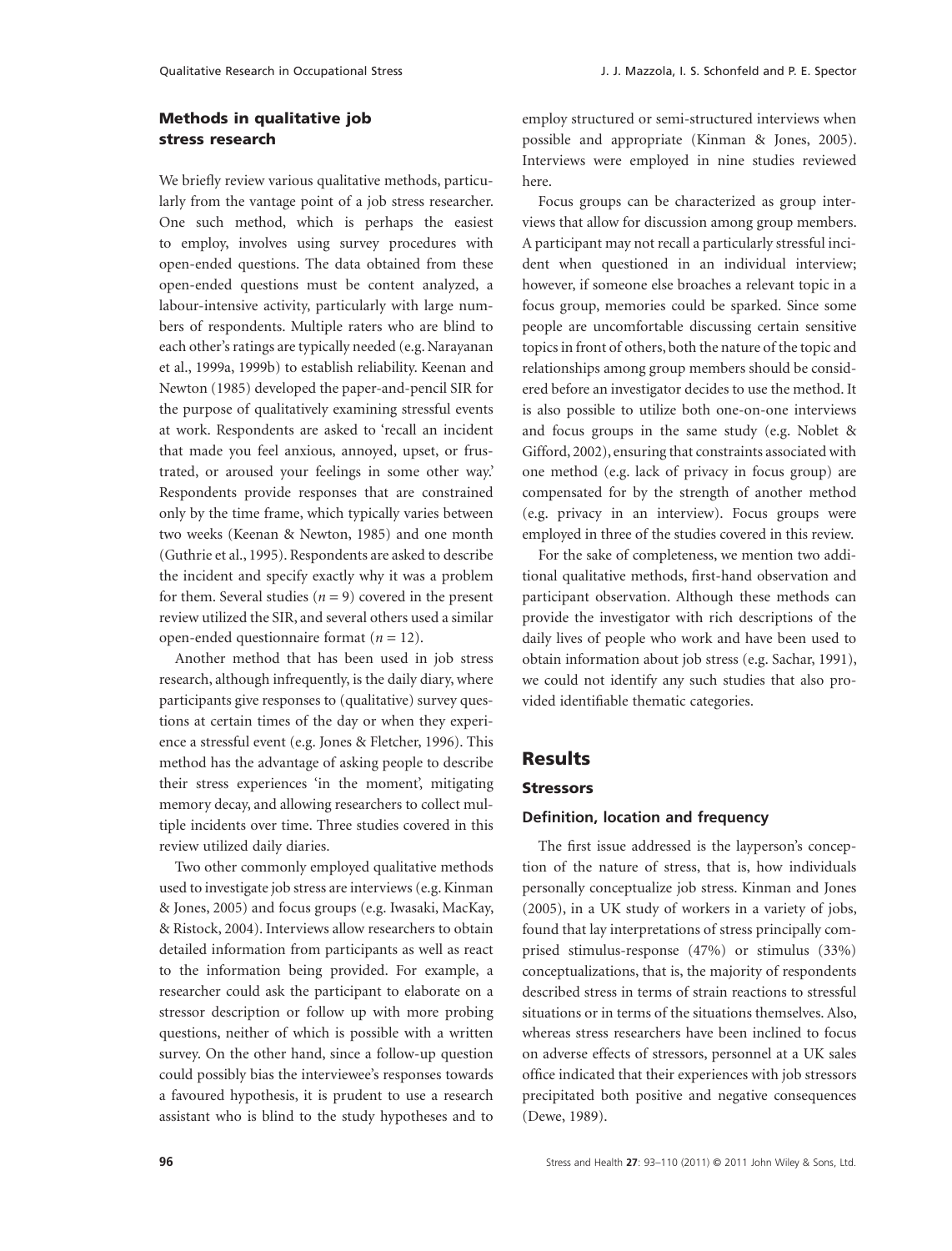Several qualitative studies have investigated the location of stressors across life domains. These studies showed that when respondents were not constrained to identify stressors in the workplace, they more frequently identified workplace stressors than incidents occurring outside of work. Keenan and Newton (1985), in a SIR study, found that UK engineers were almost twice as likely to identify a stressful work event compared to a non-work event. Guthrie, Tattan, Williams, Black and Bacliocotti (1999) found that over three-fourths of the stressful events reported by UK psychiatrists pertained to the work environment. Jones and Fletcher (1996) found that UK men and women were more likely to report daily work events as stressful as compared to home events. Finally, in a study of multiple causes of stress among UK academics, almost 75% of respondents indicated experiencing work-related stressors, while only 45% reported family-related stressors (Abouserie, 1996). In sum, the above-mentioned studies suggest that work stressors, across a variety of jobs, are more commonly reported than stressors in other life domains, at least in research conducted in the United Kingdom.

It would be useful to know how many stressful work events people experience on average; however, we were only able to find one qualitative study that addressed this question. Elfering et al. (2005) found that over 7 days (five working days and 2 days off), an average of  $5.2$ stressful, work-related events were recorded per person.

#### **Types of stressors—broad categorization**

Several studies examining specific occupational populations used methods in which employees were asked to describe a stressful event that occurred at work within a specified time frame. Responses were contentanalyzed, and the incidents were coded thematically and assigned to broad categories according to stressor type. Table I summarizes the stressor frequencies from four studies across four occupations, with results combined where the same occupations were included in multiple studies.

Interpersonal conflict appeared to be the most prevalent stressor across all occupations. Work overload was also frequently identified. Time/effort wasted was ranked a little higher than organizational constraints, which was less common, but clearly present in the two occupations where they were coded. It is possible that organizational constraints were reported in the other samples, but coded into different categories or not considered by the coders.

While some stressors were consistent across occupations, others were more rare or occupation specific. Stressors such as role conflict and role ambiguity, at one time the most studied stressors in the literature (see meta-analysis by Jackson & Shuler, 1985), were infrequently reported (1.0% to 4.6%). Evaluations and lack of recognition were common stressors among

| Stressor                                  | Academic                                         | Clerical                                         | Sales                          | Engineers                    |
|-------------------------------------------|--------------------------------------------------|--------------------------------------------------|--------------------------------|------------------------------|
| Interpersonal conflict                    | 55 (24.2%)                                       | 43 (20.6%)                                       | 31 $(23.8\%)^*$                | 26 $(16.1\%)^*$              |
| Work overload                             | 40 (17.6%)                                       | 50 $(23.9\%)^*$                                  | $20(15.4\%)$                   | $16(9.9\%)$                  |
| Evaluations/recognition                   | $20(8.8\%)$                                      | $9(4.3\%)$                                       | 18 (13.8%)                     | $9(5.6\%)$                   |
| Lack of control/autonomy                  | $27(11.9\%)$                                     | 48 $(23.0\%)^*$                                  | $13(10.0\%)$                   |                              |
| Organizational constraints                | $25(11.0\%)*$                                    | $17(8.1\%)$                                      |                                |                              |
| Time/effort wasted                        | 33 $(14.5\%)*$                                   | $21(10.0\%)$                                     | 24 $(18.5\%)$ *                | 41 $(25.5\%)^*$              |
| Role conflicts<br>(including work/family) | $5(2.2\%)$                                       | $4(1.9\%)$                                       | $6(4.6\%)$                     | $7(4.3\%)$                   |
| Role ambiguity                            | $2(0.9\%)$                                       | $2(1.0\%)$                                       | $3(2.3\%)$                     | $2(1.2\%)$                   |
| Conditions of employment                  | $6(2.6\%)$                                       | $5(2.4\%)$                                       | $6(4.6\%)$                     | $11(6.8\%)$                  |
| Work underload                            |                                                  |                                                  |                                | 22 (13.7%)                   |
| Total N                                   | 227                                              | 209                                              | 130                            | 161                          |
| # of Studies                              | 2 (Liu et al., 2007;<br>Narayanan et al., 1999a) | 2 (Liu et al., 2007;<br>Narayanan et al., 1999a) | 1 (Narayanan<br>et al., 1999a) | 1 (Keenan &<br>Newton, 1985) |

Table I. Frequencies of stressors across studies using English-speaking samples: Broad-category studies

*Note*: The category of organizational constraints was reported in Liu et al., 2007, but not Narayanan et al., 1999a. For academic and clerical samples, these two categories are based on only one study each. '\' indicates that this category was not measured for this sample. Some categories are not shown in this table due to low responses (e.g. lowered self-esteem, lack of structure), as well as the 'other' category so the individual category amounts may not equal the total *N*.

\* Highest reported stressors for that occupation.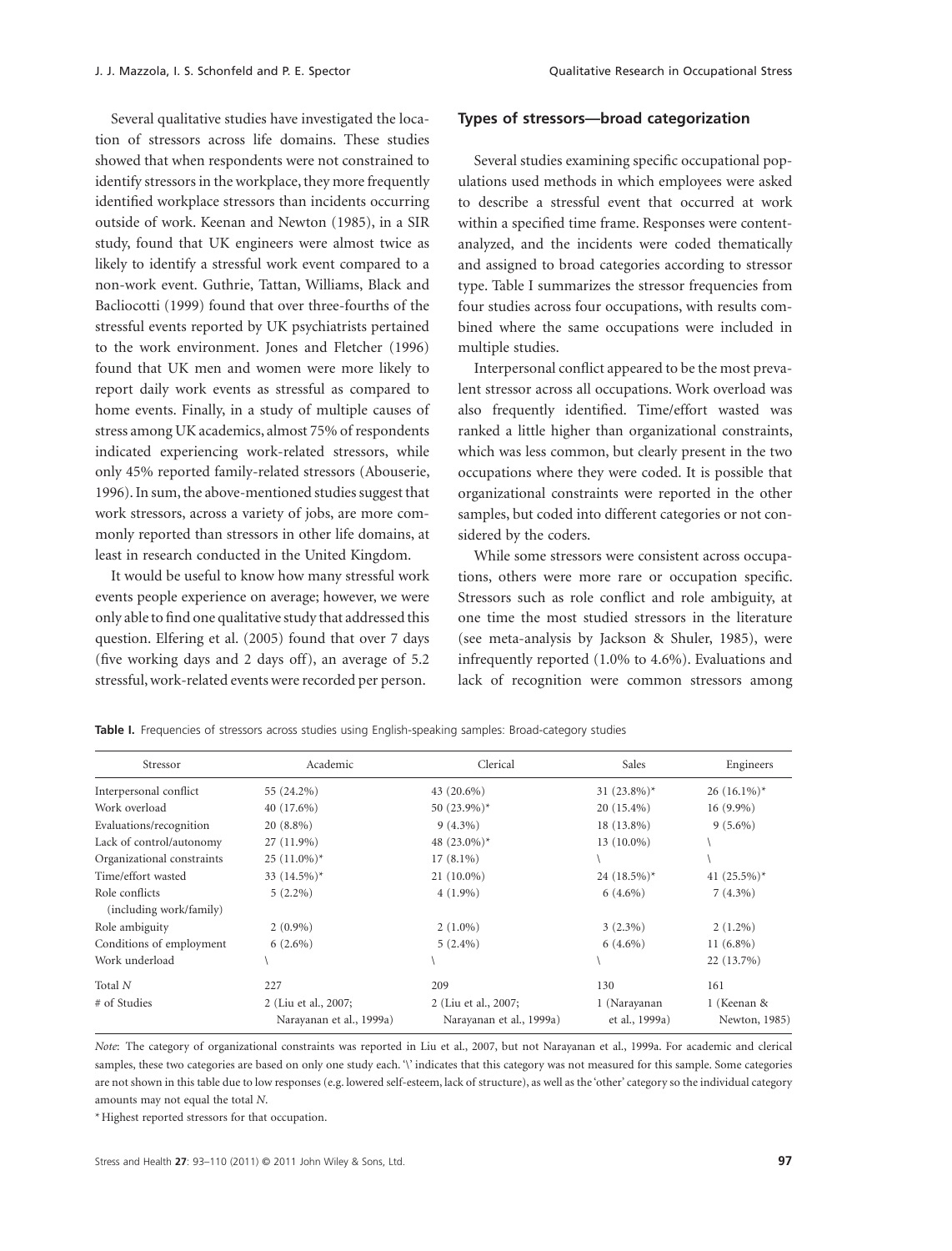salespersons but not other occupations, possibly because they are often paid directly on the basis of their performance. Lack of control was especially salient among clerical workers, who tend to have little autonomy. Finally, incidents of work underload were frequently reported for engineers, but were not represented or categorized in studies of other occupations. Compared to members of other occupational groups, engineers may be more likely to prefer challenging work.

Two studies examined stressors in samples comprising workers across a variety of occupations. Kinman and Jones (2005) content analyzed interviews of English workers. The results were grouped into categories that were more specific (e.g. physical danger associated with work, feeling undervalued and repetitive work) than the broader categories reported in the previously discussed studies. Nonetheless, they identified broad stressor themes such as work overload (represented by time pressures and workload), aspects of interpersonal conflict (conflict with managers/co-workers, dealing with stressed people) and organizational constraints (lack of resources, lack of training, and technology limitations). In addition, job insecurity and boring/repetitive work incidents were commonly indicated. In another study, this time in New Zealand, O'Driscoll and Cooper (1996) found that interpersonal conflict (33.8% combining both within-organization conflict and conflict with individuals outside the organization), work overload (19.6%) and the unavailability or lack of control over resources (12.2%) were frequently reported. However, role conflict  $(5.4\%)$  and ambiguity  $(3.4\%)$  were not as common.

Finally, in a large US study of manufacturing workers, Hugentobler, Israel and Schurman (1992) found that the most common stressors were organizational constraints (material/equipment, physical work environment, and organizational practices/policies), interpersonal conflict (problems with people) and work overload.

While the results from all these studies showed that stressors vary by occupation, some work stressors were nearly universal across populations, namely interpersonal conflict, organizational constraints and workload. This theme continues when stressors are grouped into more occupation-specific categories.

# **Types of stressors—occupation-specific categorization**

Some qualitative investigators have coded work stressors into categories that are specific to a particular occupation, for example, patient mortality for nurses (Kalichman et al., 2000) and the professional athlete's worry about life after sports (Paice, Rutter, Wetherell, Winder, & McManus, 2002). These studies, all conducted in English-speaking countries, are presented in Table II.

Qualitative stress researchers have looked at medical professionals, specifically medical students and nurses. Firth and Morrison (1986) found that the most stressful events reported by fourth-year UK medical students include talking with psychiatric patients, effects on private life, and dealing with death. In a study of the stressful incidents of first-year medical students, workload was the most common stressor, as well as dissection of cadavers (Guthrie et al., 1995). Workload was the third most mentioned stressor in a sample of preregistration house officers (Paice et al., 2002), the UK equivalent to first-year residents; having been given responsibility beyond one's competence, uncaring senior staff members, and unexpected death were also common stressors.

A stressor frequently found across two studies of nurses (Glazer & Gyurak, 2008; Kalichman et al., 2000) was organizational constraints. Kalichman and colleagues (2000) found that stressors included administrative chores, such as tasks related to managed care and moving paper, in US AIDS-care nurses. The most frequently mentioned stressor in an international study involving nurses in the United States and the United Kingdom was lack of staff (Glazer & Gyurak, 2008). Interpersonal conflict, as reflected in conflict with patients and other personnel (Kalichman et al.) and struggles with leadership and co-workers (Glazer & Gyurak) also emerged as a stressor.

In a study of UK psychiatrists, the most frequent workplace stressors included dealing with difficult patients, career threat and administrative problems (e.g. lack of beds; Guthrie et al., 1999). Another UK study of mental health professionals indicated that patient concerns (e.g. difficult patients, patient relapse) constituted the most frequent stressor (Reid et al., 1999a), followed by administrative problems, lack of resources and work overload.

Blase (1986) found that work overload (both quantitative and qualitative), lack of control over time and problems of student disruption were commonly reported among US teachers. Moriarty, Edmonds, Blatchford and Martin (2001), in a study of UK teachers, found that excessive paperwork was a salient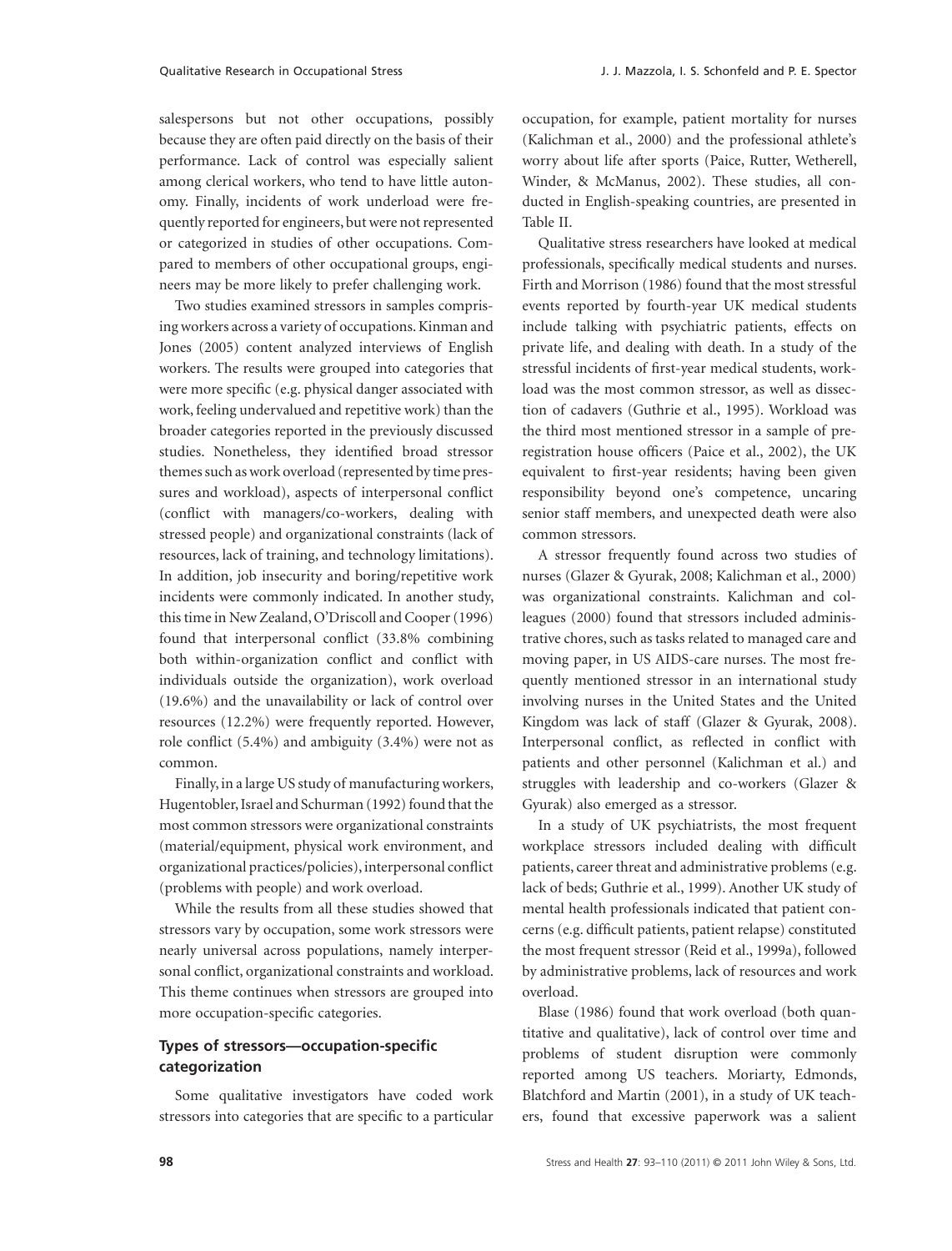|         | Medical students           | Nurses                     | Mental health             | Teachers (pre-college)        | Academics                    | Police                           |
|---------|----------------------------|----------------------------|---------------------------|-------------------------------|------------------------------|----------------------------------|
| Study 1 | 1. Talking with            | 1. Death (21%)             | 1. Patients (25.4%)       | 1. Overload (36.8%)           | 1. Time (55%)                | 1. Difficult civilian (39%)      |
|         | psychiatric patients       | 2. Personnel (20%)         | 2. Career threat (22.2%)  | 2. Control of time $(26.7\%)$ | 2. Relationships with        | 2. Physical threat to self (23%) |
|         | 2. Effects on private life | 3. Challenging patients    | 3. Administration (22.2%) | 3. Interference with          | people (44%)                 | 3. Physical threat to co-worker  |
|         | 3. Dealing with death      | (20%)                      |                           | instruction $(21.8\%)$        | 3. Job characteristics (32%) | (19%)                            |
|         | Firth & Morrison (1986)    | (2000)<br>Kalichman et al. | Guthrie et al. (1999)     | Blase (1986)                  | Brown et al. (1986)          | Kirmeyer & Diamond (1985)        |
| Study 2 | 1. Workload (16.9%)        | 1. Lack of staff           | 1. Patients               | 1. Excessive paperwork (43%)  | 1. Research (40.3%)          | 1. Changing roles/jobs (37.1%)   |
|         | 2. Dissection (9.3%)       | 2. Leadership of           | 2. Administrative demands | 2. Changes in education       | 2. Time (39.6%)              | 2. Violence (25.7%)              |
|         | 3. Problems with           | supervisors                | 3. Lack of resources      | (25%)                         | 3. Relationships with        | 3. Conflict with colleague       |
|         | tutoring $(8.7\%)$         | 3. Quantitative workload   |                           | 3. Time concerns (22%)        | others (26.8%)               | $(17.1\%)$                       |
|         | Guthrie et al. (1995)      | Glazer & Gyurak (2008)*    | Reid et al. (1999a)       | Moriarty et al. (2001)        | Abouserie (1996)             | Dick (2000).                     |
| Study 3 | 1. Responsibility (33.6%)  |                            |                           | 1. Classroom management       |                              |                                  |
|         | 2. Interpersonal (29.7%)   |                            |                           | problems                      |                              |                                  |
|         | 3. Overwork (17.0%)        |                            |                           | 2. Lack of support from       |                              |                                  |
|         |                            |                            |                           | colleagues, supervisors       |                              |                                  |
|         |                            |                            |                           | 3. Violence and security      |                              |                                  |
|         |                            |                            |                           | problems                      |                              |                                  |
|         | Paice et al. (2002)        | I                          | I                         | Schonfeld & Santiago (1994)   |                              |                                  |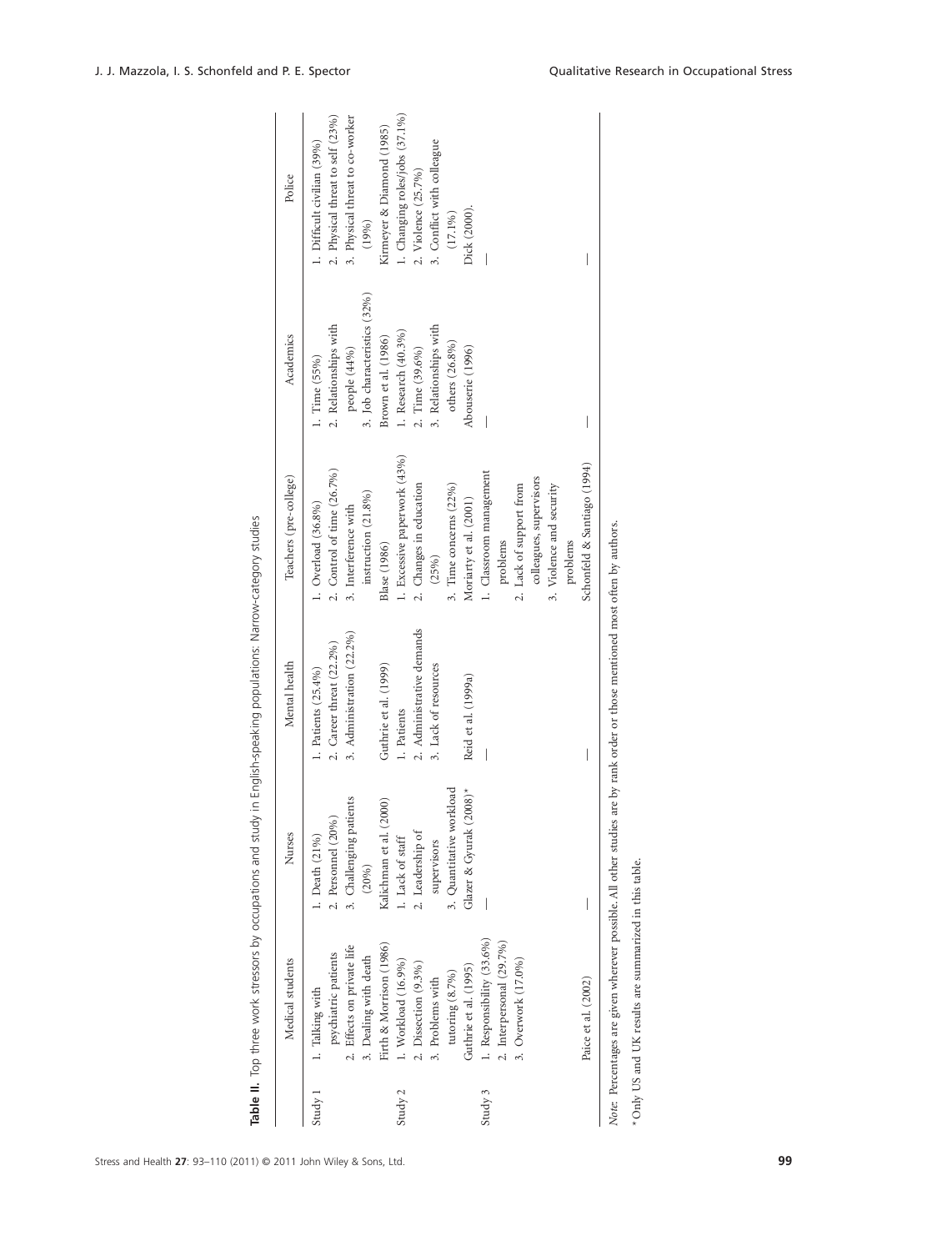stressor, along with time restraints and the implementation of new educational initiatives. The combined findings suggest that control over time is a frequently reported stressor for teachers, who typically prefer to devote more time to preparing lessons than completing paperwork. Further qualitative evidence indicates that some teachers can also experience interpersonal conflict with students and experience difficult relationships with supervisors (Schonfeld & Santiago, 1994).

In relation to stressors experienced by university professors in the UK, Abouserie (1996) found that the main sources of stress included conducting research, time management and relationships with others. Brown et al. (1986) also found that among US professors, time concerns, interpersonal relationships and job characteristics (including constraints like red tape and committee work) were the top three stressors. These results are consistent with the findings from Narayanan et al. (1999a) and Liu, Spector and Shi (2007), although Abouserie's data could not be combined with the data from the other studies of academics because of differing coding styles.

Among police officers, Kirmeyer and Diamond  $(1985)$  found that stressful situations related to difficult civilians (39%) were most frequently indicated, more so than physical threats to the officers (23%) or their co-workers (19%). In Dick's (2000) study of police offi cers, the three most salient stressors were changing roles or jobs  $(37%)$ , dealing with violence  $(26%)$  and conflict with colleagues/bosses (17%). The majority of stressors in both of these samples revolved around interpersonal interactions.

Qualitative methods have also been applied to the study of stress in four occupational groups that have rarely been examined by stress researchers: executive nurses, farmers, professional athletes and group therapists. Cohen (1989) found nursing executives indicated that work overload (81%), lack of funding (81%) and understaffing  $(67%)$  were the most stressful problems they faced; the latter two can be considered forms of organizational constraints. The most common job stressor themes among a sample of farmers were hazard risks (i.e. equipment, animals), the demands of physical environment and mental demands, which included work overload (Kidd et al., 1996). In a study of Australian professional footballers, Noblet and Gifford (2002) identified stressors that included organizational conditions (e.g. little input into decision-making), very high performance expectations, the task of finding a postfootball career, interpersonal tensions, the demanding nature of the work and problems with work/non-work interface. Finally, Shinn, Rosario, Morch and Chestnut (1984) found that group therapists who worked for organizations experienced work overload, role conflict and problems with incompetent administrators. Lack of recognition, feelings of inadequacy and interpersonal conflict were also commonly experienced stressors.

Finally, we return to the study conducted by Guthrie and colleagues (1999) to highlight a novel comparison. They found differences in the frequency and nature of stressors affecting psychiatrists across different levels of experience, specifically that junior psychiatrists complained of more stressful personal life events (e.g. illness, loss) and patient-related stressors, while more senior psychiatrists reported that administrative problems were the most frequently occurring stressors. In contrast, violent patients and career threat were commonly reported stressors for psychiatrists at all levels of seniority.

Although different stressors were evident between workplaces, the specific-categorization studies, like the broad-categorization studies, showed interpersonal conflict, organizational constraints and work overload to be nearly universal across occupations.

### **Cross-national comparisons**

The SIR was used to investigate cross-national differences in stressors affecting workers in the United States, India (Narayanan et al., 1999a, 1999b) and China (Liu et al., 2007). The results are summarized in Table III.

Interpersonal conflict and organizational constraints were fairly common in all three countries. However, these studies showed that compared to Americans, Chinese and Indian workers were more concerned about evaluations/recognition and organizational constraints. Perhaps the biggest difference among these three countries involved lack of control. For Indians, lack of structure was the stressor mentioned most often, with lack of control not mentioned at all. For Americans, the opposite was observed. In China, control issues were not often mentioned. Work overload was a common stressor in the United States and China; however, no Indian workers reported it.

One cultural difference between the United States, on one hand, and India and China, on the other, reflects individualist versus collectivist values (Hofstede, 1986), which may be one of the factors underlying differences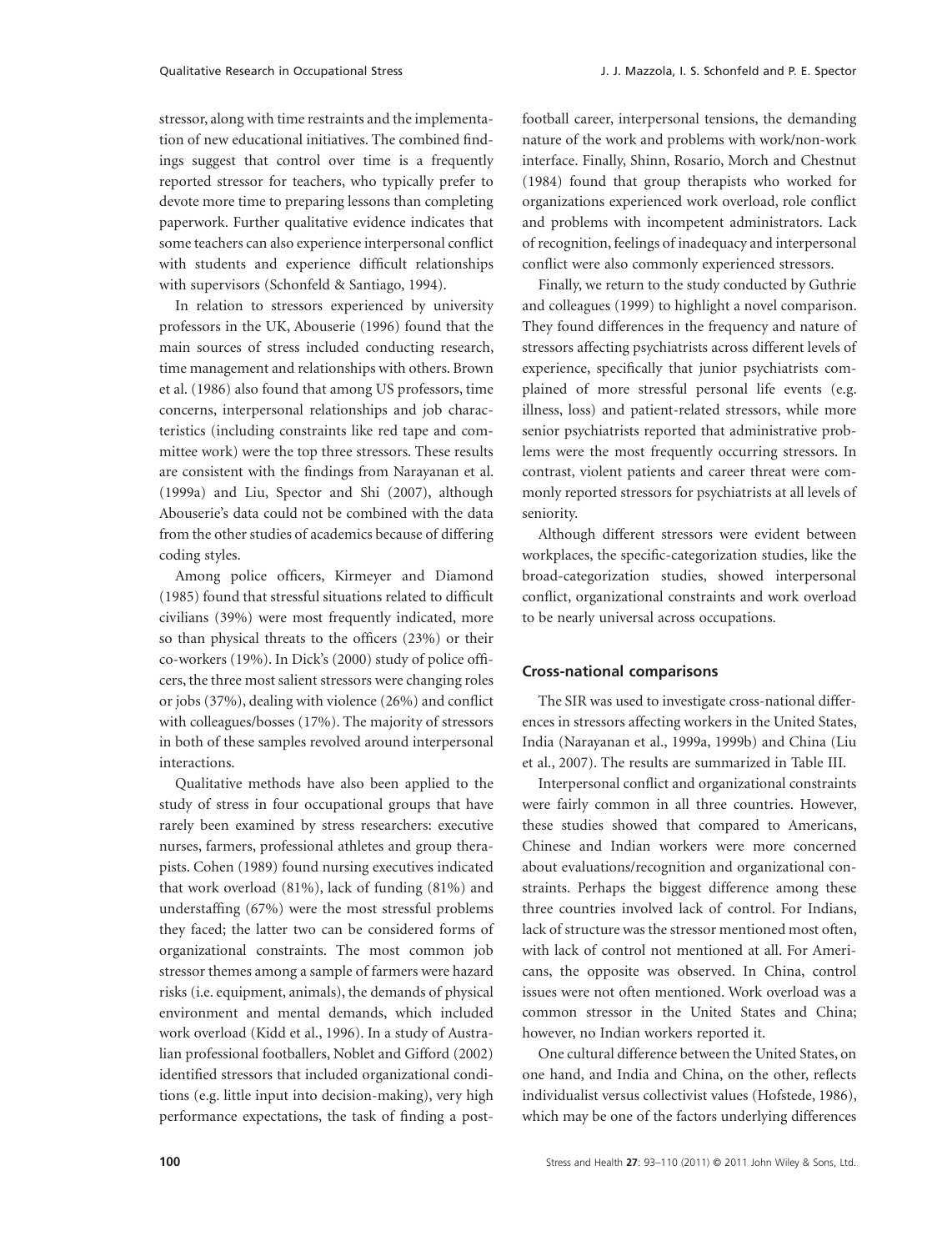| Stressor                               |                                                     | Clerical             | Academic                       |                                                    |                           |
|----------------------------------------|-----------------------------------------------------|----------------------|--------------------------------|----------------------------------------------------|---------------------------|
|                                        | US.                                                 | China                | India                          | US                                                 | China                     |
| Interpersonal conflict                 | 43 (20.6%)                                          | 20 (25.3%)           | $16(12.3\%)$                   | 55 (24.2%)                                         | 18 (16.8%)                |
| Work overload                          | 50 (23.9%)                                          | 10(12.7%)            | $0(0.0\%)$                     | 40 (17.6%)                                         | $23(21.5\%)$              |
| Evaluations/recognition                | $9(4.3\%)$                                          | $6(7.6\%)$           | $21(16.2\%)$                   | $20(8.8\%)$                                        | 15 (14.0%)                |
| Lack of control/autonomy               | 48 (23.0%)                                          | $3(3.8\%)$           | $0(0.0\%)$                     | 27 (11.9%)                                         | 3(28%)                    |
| Organizational constraints             | $17(8.1\%)$                                         | 21 (26.3%)           | $20(15.4\%)$                   | $25(11.0\%)$                                       | 26 (24.3%)                |
| Time/effort wasted or mistakes at work | $21(10.0\%)$                                        | $11(13.8\%)$         | $9(6.9\%)$                     | 33 (14.5%)                                         | $11(10.3\%)$              |
| Role conflicts (including work/family) | $4(1.9\%)$                                          | $1(1.3\%)$           | $0(0.0\%)$                     | $5(2.2\%)$                                         | $6(5.6\%)$                |
| Lack of structure                      | $0(0.0\%)$                                          |                      | 34 (26.2%)                     | $0(0.0\%)$                                         |                           |
| Conditions of employment               | $5(2.4\%)$                                          |                      | $13(10.0\%)$                   | $6(2.6\%)$                                         |                           |
| Total N                                | 209                                                 | 80                   | 130                            | 227                                                | 107                       |
| # of Studies                           | 2 (Liu et al., 2007;<br>Narayanan et al.,<br>1999a) | 1 (Liu et al., 2007) | 1 (Narayanan<br>et al., 1999b) | 2 (Liu et al. 2007;<br>Narayanan et<br>al., 1999a) | $1$ (Liu et al.,<br>2007) |

**Table III.** Frequencies of stressors in clerical and academic populations in the United States, China and India

*Note*: The category of organizational constraints was reported in Liu et al., 2007, but not Narayanan et al., 1999a. For academic and clerical samples these two categories are based on only one study each. '\' indicates that this category was not measured for this sample. Some categories are not shown in this table due to low responses (e.g. work underload, lack of structure), as well as the 'other' category so the individual category amounts may not equal the total *N*.

|  |  |  |  | <b>Table IV.</b> Top four stressors for nurses by country (Adapted from Glazer & Gyurak, 2008) |  |  |  |  |  |  |  |  |  |  |  |  |
|--|--|--|--|------------------------------------------------------------------------------------------------|--|--|--|--|--|--|--|--|--|--|--|--|
|--|--|--|--|------------------------------------------------------------------------------------------------|--|--|--|--|--|--|--|--|--|--|--|--|

| US                    | UK                       | Italy               | Israel              | Hungary              |
|-----------------------|--------------------------|---------------------|---------------------|----------------------|
| 1. Lack of staff      | 1. Lack of staff (37.6%) | 1. Lack of staff    | 1. Quantitative     | 1. Lack of resources |
| $(30.9\%)$            |                          | $(28.4\%)$          | workload (33.3%)    | $(20.2\%)$           |
| 2. Quantitative       | 2. Leadership of         | 2. Quantitative     | 2. Lack of staff    | 2. Death (14.7%)     |
| workload (28.4%)      | supervisors (28.7%)      | workload (22.8%)    | $(31.4\%)$          |                      |
| 3. Leadership of      | 3. Co-workers (28.7%)    | 3. Leadership of    | 3. Type of patients | 3. Certain types of  |
| supervisors (24.8%)   |                          | supervisors (18.3%) | $(23.6\%)$          | tasks (13.5%)        |
| 4. Co-workers (21.3%) | 4. Ouantitative          | 4. Type of patients | 4. Certain types of | 4. Leadership        |
|                       | workload (19.1%)         | $(17.5\%)$          | tasks (18.2%)       | $(13.3\%)$           |

in the extent to which control is perceived as a stressor. In countries in which individualist values are prevalent, people tend to view themselves as autonomous and concentrate on their own interests. In contrast, in collectivistic countries, people are more likely to view themselves as interconnected and experience solidarity with the members of their groups (Hofstede, 1986). We grant that these are idealized conceptions; however, the people of both China and India are considered to be relatively more collectivistic in comparison to Americans (Spector, Cooper, & Sparks, 2001). These cultural differences may at least partly account for the differences in stressors reported across nations. For example, it is possible that individualist Americans likely desired more personal autonomy, making a lack of control a salient stressor (Spector et al., 2002).

In a Swiss study, Grebner and colleagues (2004) found the two most common work stressors were overload and social stressors (e.g. unreasonably critical colleagues). In another Swiss study, Elfering and colleagues (2005) found that organizational constraints, overload and interpersonal conflict were the most prevalent stressors.

The findings of a cross-national study that examined nurses in five countries (Glazer & Gyurak, 2008) are summarized in Table IV. Lack of staff (i.e. shortages and scheduling problems) and work overload were common stressors in the United States, United Kingdom, Italy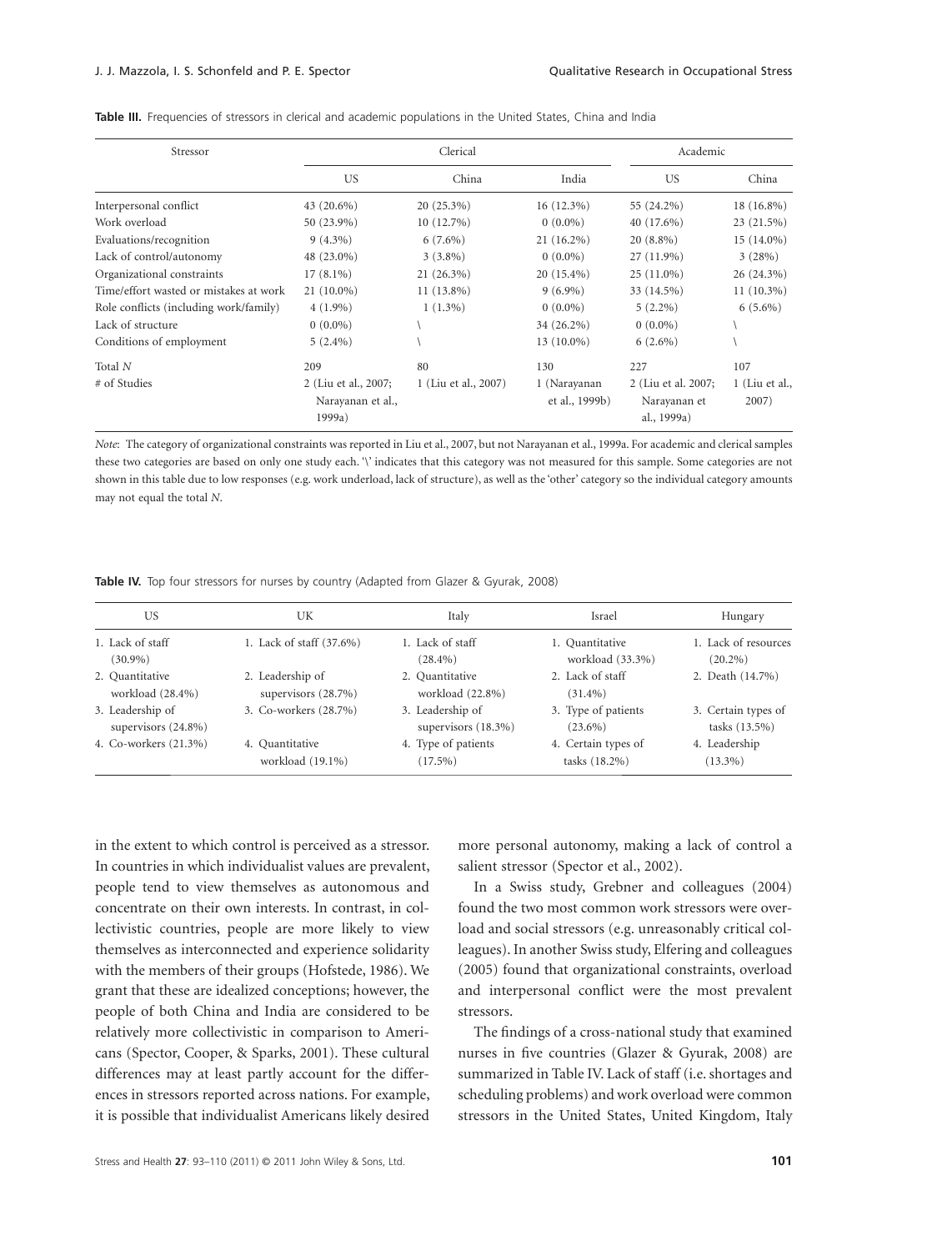| Country                       |                           | US/UK                |                             | China                | India                       |
|-------------------------------|---------------------------|----------------------|-----------------------------|----------------------|-----------------------------|
| Psychological strain          | Keenan &<br>Newton (1985) | Liu et al.<br>(2007) | Narayanan<br>et al. (1999a) | Liu et al.<br>(2007) | Narayanan<br>et al. (1999b) |
| Anger/annoyance               | 39%                       | 23%                  | 42%                         | 10%                  | 12%                         |
| Frustration                   | 26%                       | 12%                  | 29%                         | $0\%$                | 15%                         |
| Tension/anxiety               | 8%                        | 11%                  | 11%                         | 35%                  | 11%                         |
| Sad/depression/disappointment |                           | 7%                   | 8%                          | $4\%$                | 16%                         |
| Acceptance                    |                           |                      | $0\%$                       |                      | 20%                         |

Table V. Psychological reactions to stressors by study and country

*Note*: '\' indicates that this category was not measured for this sample. Some categories are not shown in this table due to low responses.

and Israel. However, nurses in the United States, United Kingdom and Italy considered the leadership styles of supervisors to be a major stressor while Israeli nurses did not. The leading stressors for Israeli nurses included type of patients, perhaps reflecting the fact that 'Israeli nurses were confronted with death and dying of young soldiers far more frequently' (Glazer & Gyurak, p. 62). Hungarian nurses reported a very different pattern, with the most frequently indicated stressors reflecting a lack of resources (e.g. inadequate supplies and funding). The authors attributed this finding to large-scale economic dislocations in Hungary accompanying the fall of communism. With the exception of Hungary, many nursing-related stressors appeared to be transnational; organizational constraints (e.g. lack of staff), interpersonal conflict (e.g. conflict with leadership, co-workers and/or patients) and quantitative workload occurred in most or all the countries studied.

While the exact results differed across nations, interpersonal conflicts, work overload and situational constraints were commonly reported in all countries (with the noted exception of work overload in India).

### **Strains**

While stressors have been linked to higher levels of both physical (Frankenhaeuser & Johansson, 1986; Nixon, Mazzola, Bauer, Spector, & Krueger, in press) and psychological strains (Jackson & Schuler, 1985; Kaufmann & Beehr, 1989) in numerous quantitative studies, they have also been studied qualitatively. When asked what they thought the outcomes of occupational stress were, participants in Kinman and Jones' (2005) study were evenly split among emotional (29%), behavioural (26%), physical (23%) and cognitive (22%) outcomes. Many qualitative studies, especially those utilizing the SIR, asked participants to describe their emotional or psychological response to workplace stressors, the results of which are summarized in Table V.

The most frequent psychological strains in the United States and the United Kingdom were anger and/ or annoyance. It is plausible that anger and annoyance are the most common primary response, but when given an opportunity for a second response, respondents also reported anxiety. Frustration was another common reaction to stressful events, found in over a quarter of the participants in two studies (Keenan & Newton, 1985; Narayanan et al., 1999a). In China (Liu et al., 2007) and India (Narayanan et al., 1999b), workers in both countries reported fewer incidents in which anger and annoyance were provoked. Chinese workers reported tension and anxiety as the most common psychological strain. Indian workers indicated acceptance as the most frequent reaction, which was not coded in any other sample.

Mazzola, Jackson, Shockley and Spector (in press) coded the emotional reactions to the specific stressful events of graduate assistants. In this sample, work overload was associated with a range of different reactions, but most commonly anxiety and feeling overwhelmed. Interpersonal conflict was most often associated with anger and frustration. Frustration was by far the most commonly mentioned psychological strain when participants reported an organizational constraint, while evaluations and recognition were linked to anxiety, frustration and anger equally.

Only two qualitative studies examined physical strains in response to stressors. Maki, Moore, Grunberg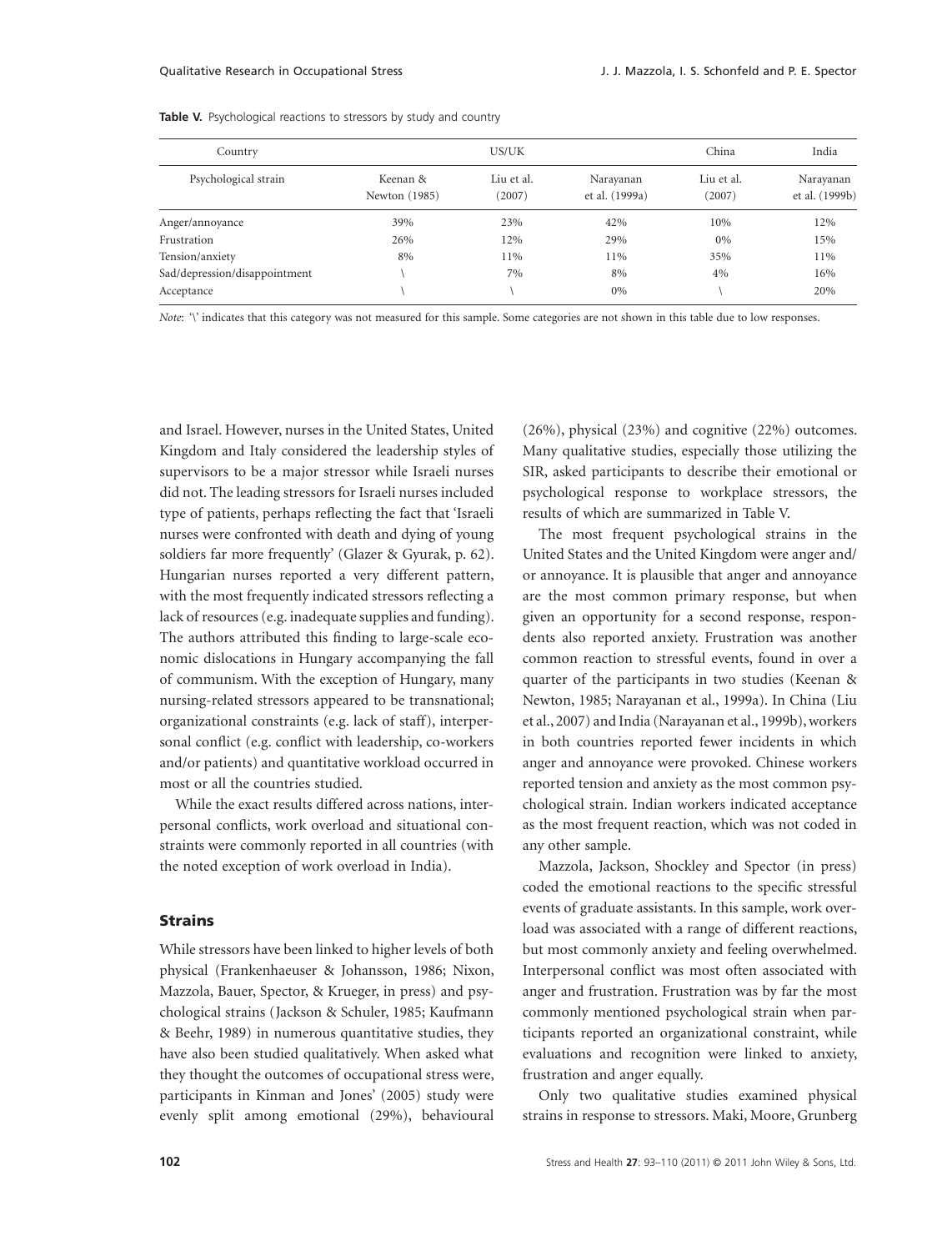and Greenberg (2005) found that in companies undergoing downsizing, sleep disturbances were frequently reported among managers. Liu, Spector and Shi (2008) found that tiredness, physical tension and 'being sick' were the most prevalent of physical strain responses among US college faculty and support staff.

# **Coping**

People can potentially mitigate the adverse effects of stressors through coping. Coping strategies refer to the specific efforts, both behavioural and psychological, that people employ to master, tolerate, eliminate or minimize stressful events or their impact. Research on coping has almost entirely involved quantitative methods (e.g. Ganster, Mayes, Sime, & Tharp, 1982; Lazarus & Folkman, 1994), which assumes that investigators' instruments cover the great majority of coping strategies workers use.

In one of the first qualitative investigations of coping, Newton and Keenan (1985) coded 159 coping strategies employed by engineers. The strategies, in order of prevalence, included talking to others, taking direct action, withdrawal behaviour and preparatory action (such as getting information or problem appraisal). Shinn et al. (1984) found that among group therapists focusing on family, friends and hobbies was very common, as well as efforts to improve competence and withdrawal behaviours. Among UK mental health workers, Reid et al. (1999b) found that talking to others and time management techniques were most frequently employed as stress-reducing activities. Other coping strategies included exercise and music (which could both be considered withdrawal behaviours). Cohen (1989) found the three most frequently reported strategies employed by executive nurses were planful problem solving (98%), confrontive behaviours (93%) and positive reappraisal (93%). Brown et al. (1986) found faculty and staff coped through self-care (e.g. exercise, relaxation) and taking action (e.g. time management, reduction of responsibilities).

Managers, in comparison to their subordinates, exercise greater power in an organization and may have a distinct set of coping strategies. In a study of Canadian managers, McDonald and Korabik (1991) found that the most common response to a stressor was direct action, followed by preparatory action. Occasionally managers coped by seeking revenge or by being passive, and when dealing with their feelings, engaging in avoidance/withdrawal and talking to others.

Qualitative stress research also suggested important occupational and national differences in workplace coping. Narayanan et al. (1999a) found academics reported most often talking to their boss or taking direct action, while clerical workers reported talking to co-workers or friends. Sales professionals reported most often talking to family or friends. Of the three occupations, academics reported taking direct action most often, which probably reflects their greater autonomy and higher status in comparison to clerical and sales workers. These latter occupations mainly sought support in dealing with problematic situations. Comparing support-seeking responses across nations, Americans talked to their co-workers more than Indians (31% to 11%) while Indians talked to family members more often than did Americans (35% to 17; Narayanan et al., 1999b). Workers in New Zealand commonly indicated they solved the problem themselves (20.0%) or consulted supervisors or others in the organization (18.8% and 18.1%, respectively; O'Driscoll & Cooper, 1996).

Very few studies were able to ascertain which coping strategies were frequently used in response to specific workplace stressors, since sample sizes for individual stressor categories are typically small. Paice et al. (2002), however, found that novice physicians, in response to patient death and terminal illness, 'concentrated on something good' that could emerge from the stressful experience, sought support and employed other problem-focused coping strategies. Wishful thinking, support seeking and changing something about themselves were used in response to interpersonal conflicts. Refusing to believe the situation occurred and wishing the situation would go away were common strategies in response to overwork.

Overall, these results suggest that talking to others, taking action to prevent stressors from occurring, and withdrawing into non-work activities are commonly occurring coping strategies in response to workplace stressors.

# **Gender differences**

Qualitative researchers have also investigated gender differences in the experience of workplace stress. Narayanan et al. (1999a) found that, compared to their male counterparts, both female professors and sales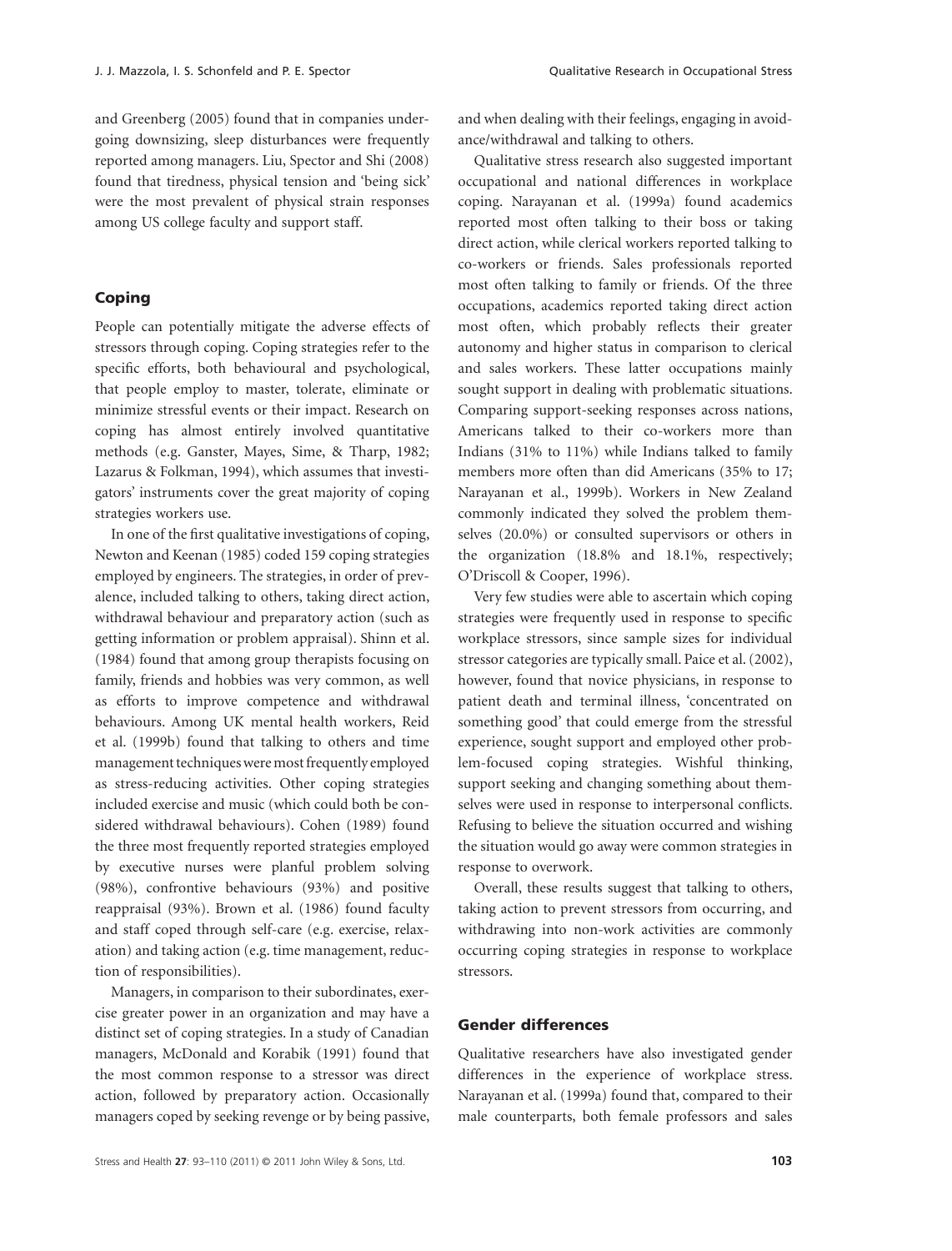personnel reported more incidents involving interpersonal conflict. Jones and Fletcher (1996) found that compared to men, women reported more adverse interpersonal work events (e.g. criticism by colleagues).

Iwasaki and colleagues (2004) found that female managers reported more 'emotional stress' owing to expectations regarding their responsibility for others. However, this theme emerged exclusively in femaleonly groups. Men discussed the negative effects of stressors on their physical health, in male-only, but not mixed-gender, groups. These results suggest that women and men are uncomfortable expressing ideas about responsibility for others and stress-related health effects with members of the opposite sex. Furthermore, male managers tended to focus on themselves, while women responded more about caring for others.

In a study of coping among US academics, Narayanan et al. (1999a) found that compared to their female counterparts, male professors were more likely to report taking direct action (33% versus 17% for men and women, respectively). Women, by contrast, reported talking more frequently to co-workers (16% versus 9%) and family (16% versus 7%). In regard to physical strains, Maki et al. (2005) found that women more often reported weight gain and migraines.

#### **Mixed methodology**

Some studies have combined qualitative with quantitative methods. Jex, Adams, Elacqua and Lux (1997) found that there was a moderate relationship between quantitative measures of stress and qualitative severity ratings, indicating some convergence between the results derived from both methods. However, the two methods can yield critically different findings. For example, in their comparison of American and Chinese workers, Liu et al. (2007) obtained quantitative data on stressor and strain levels in addition to qualitative data. Americans scored significantly higher on a quantitative scale for organizational constraints, but did not report more incidents involving organizational constraints than did the Chinese. A close examination of the qualitative findings suggested that the type of constraint differed by country, with Chinese workers complaining more about lack of training and conditions of employment and Americans complaining more about lack of team coordination as a performance hindrance.

In addition to using the two methodologies to describe variables separately, some studies integrated qualitative and quantitative components of the research such that both the qualitative and quantitative data entered into the statistical analyses (e.g. Elfering et al., 2005; Kalichman et al., 2000). Kalichman et al. (2000) collected open-ended descriptions of workplace stressors and used a standard checklist to ascertain coping strategies. The frequencies of different strategies employed by nurses were partly a function of the nature of the stressful situation. Nurses reporting "workplace stressors" (e.g. staff conflict) used significantly more planful problem solving, wishful thinking and avoidance. By contrast, those reporting patient-care stressors were more likely to use acceptance, probably because such stressors cannot be controlled, making acceptance the only realistic strategy.

Elfering et al. (2005) obtained daily qualitative information on episodically occurring job stressors. The stressfulness of each episode, the extent to which coping was utilized in response to the episode and the situational well-being associated with the episode were assessed with quantitative measures. Situational wellbeing in the aftermath of a daily stressor was inversely related to the intensity of chronic stressors. Calming down in the aftermath of the daily stressors was directly related to job control. In other words, the backdrop of chronic stressors and job control (both were assessed quantitatively) set the stage for the impact of the episodic stressors reported in the qualitative component of the study. In a similar study, Grebner et al. (2004) found that job control predicted calming down in the aftermath of a daily stressor. Chronic job stressors (measured quantitatively) predicted the occurrence of daily stressors (measured qualitatively). We believe that the Elfering et al. and the Grebner et al. studies are especially important because they strategically coordinate qualitative and quantitative methods such that the combined methods provide a powerful means for examining the stress process at work.

Guthrie and colleagues (1995) found that medical students who, in the qualitative component of the study, reported having experienced a stressful medicalschool-related event in the previous month scored higher than their non-reporting peers on the General Health Questionnaire, a quantitative measure of psychological distress. The specific type of stressful incident, however, was not related to psychological distress. Similarly, Mazzola et al. (in press) found that compared to non-reporting peers, graduate assistants who reported a school-related stressful event in the qualita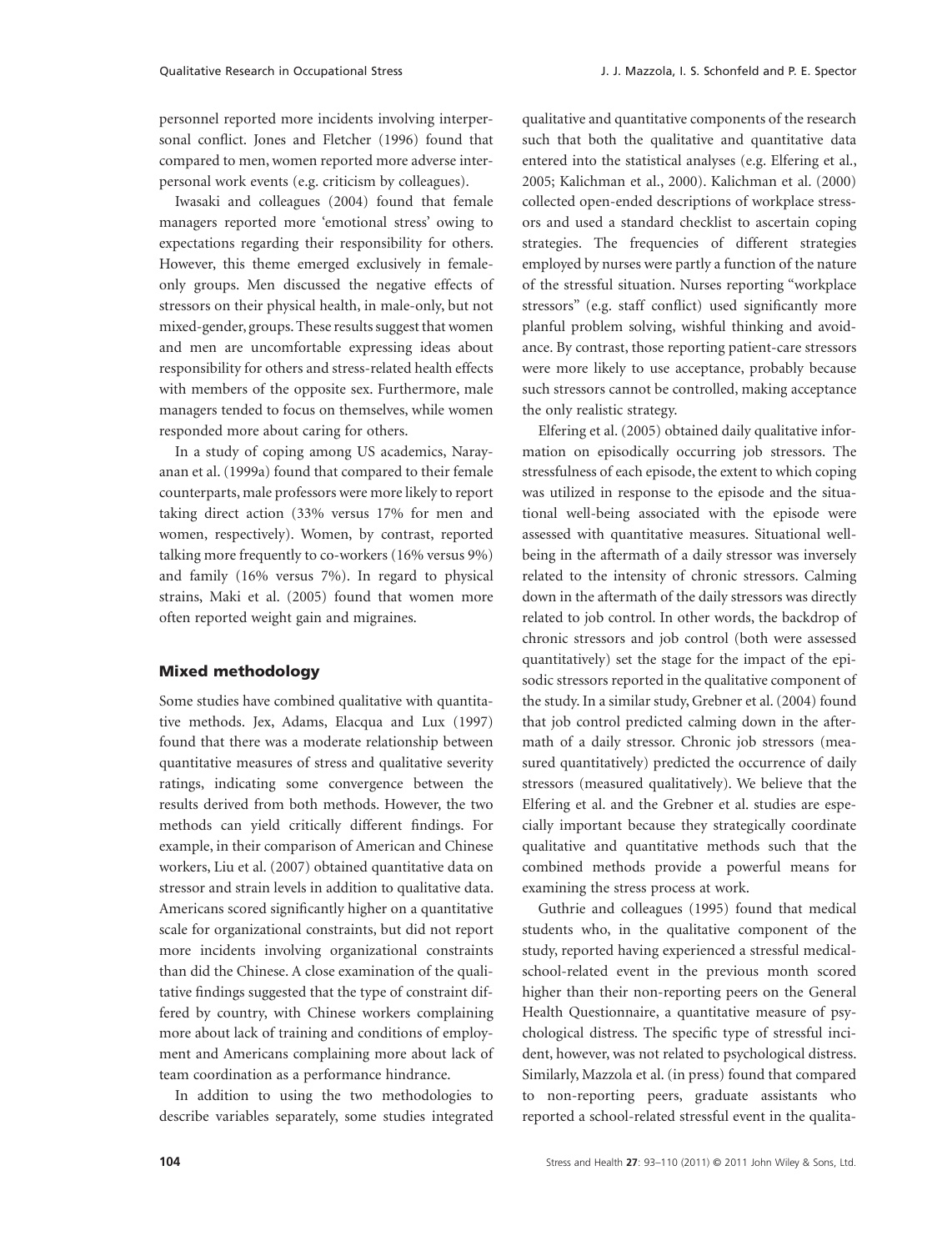tive component of the study scored higher on a physical symptoms checklist.

# **Discussion**

This review has summarized findings from qualitative studies that inform occupational stress research. Stressors at work were reported more frequently than stressors associated with other role areas. An implication of this finding is that work is a major source of stressors for employed people, and that research on occupational stress is especially relevant to efforts aimed at reducing overall stress levels. The one (Swiss) study that examined the overall frequency of stressful events suggests that workplace stress can be an almost daily occurrence. Additional diary research is needed to estimate the number of work-related stressors that occur in a given time frame (i.e. per day, week or year) and further explain how work and non-work stressors interact with each other, different coping strategies and various types of strains within a person's daily life.

Across all occupations, no stressor was found to be more pervasive than interpersonal conflict. Some form of interpersonal conflict was present in almost every occupation summarized here. The sources of these conflicts included customers, patients, co-workers, supervisors, subordinates and students. As hypothesized, organizational constraints and overload were frequently occurring stressors, with role conflict and role ambiguity rarely reported. Organizational constraints are visible in policies that are too stringent or arbitrary and when adequate resources are not available, causing employees to perform less than optimally (Peters & O'Connor, 1980). Employees frequently reported overload, a situation that also makes it difficult to complete all assigned work, especially at high performance levels (Jex & Beehr, 1991).

As expected, the results also show important differences in stressors as a function of occupation, nation and gender. For example, time/effort wasted was found to be a more commonly reported stressor in sales and engineering than in the other occupations. Workers from more collectivist cultures (India and China) experienced more stressors involving evaluation and recognition, organizational constraints and lack of structure (only India). Workers from more individualist cultures were more likely to experience work overload and lack of autonomy. Women routinely reported more interpersonal events than men, and given the importance of interpersonal conflict shown throughout this review, this gender difference may warrant further investigation. Additionally, Guthrie et al. (1999) demonstrated that stressors can also vary by level of experience within the same occupation and organization. It is likely that early in careers, balancing home (and young children) and work and learning the job are the paramount sources of stress, but as workers gain experience and their children grow up, other stressors, such as administrative problems, enter the foreground. Because the study by Guthrie et al. was the only qualitative study to examine within-occupation, seniority-related differences, more research is needed to determine if parallel findings hold for occupations other than psychiatry.

Qualitative research also sheds light on reactions to stressors, including both strains and coping responses. With regard to psychological reactions, anger and annoyance were more common in English-speaking countries. In China, tension and anxiety were more readily found while acceptance was common among Indian participants. Psychological strains were reported by participants relatively more frequently, but qualitative researchers could ask more specific questions regarding physical and behavioural strains. Reported coping strategies varied greatly (e.g. Narayanan et al., 1999a; Shinn et al., 1984) and were affected at least in part by the type of stressor experienced. Talking to someone (social support), dealing directly with the situation (problem-focused coping) and wishful thinking or ignoring the stressor (emotion-focused coping) were all frequently reported strategies. It should be noted that these studies identified the most prevalent reported coping strategies and did not (and could not) determine which were effective.

In some ways, the qualitative findings are consistent with results from quantitative studies (Jex & Beehr, 1991), especially with regard to the importance of workload and organizational constraints as stressors. However, the differences between the quantitative and qualitative results are valuable to researchers. Since the qualitative results showed that a few stressors occur across occupations (e.g. interpersonal conflict, organizational constraints and workload), it may be useful for researchers and practitioners to concentrate on these more prevalent stressors. Nonetheless, researchers and practitioners should exercise caution, and resist the temptation to ignore stressors that are less prevalent, especially if evident in a particular occupation. For example, role ambiguity and role conflict were shown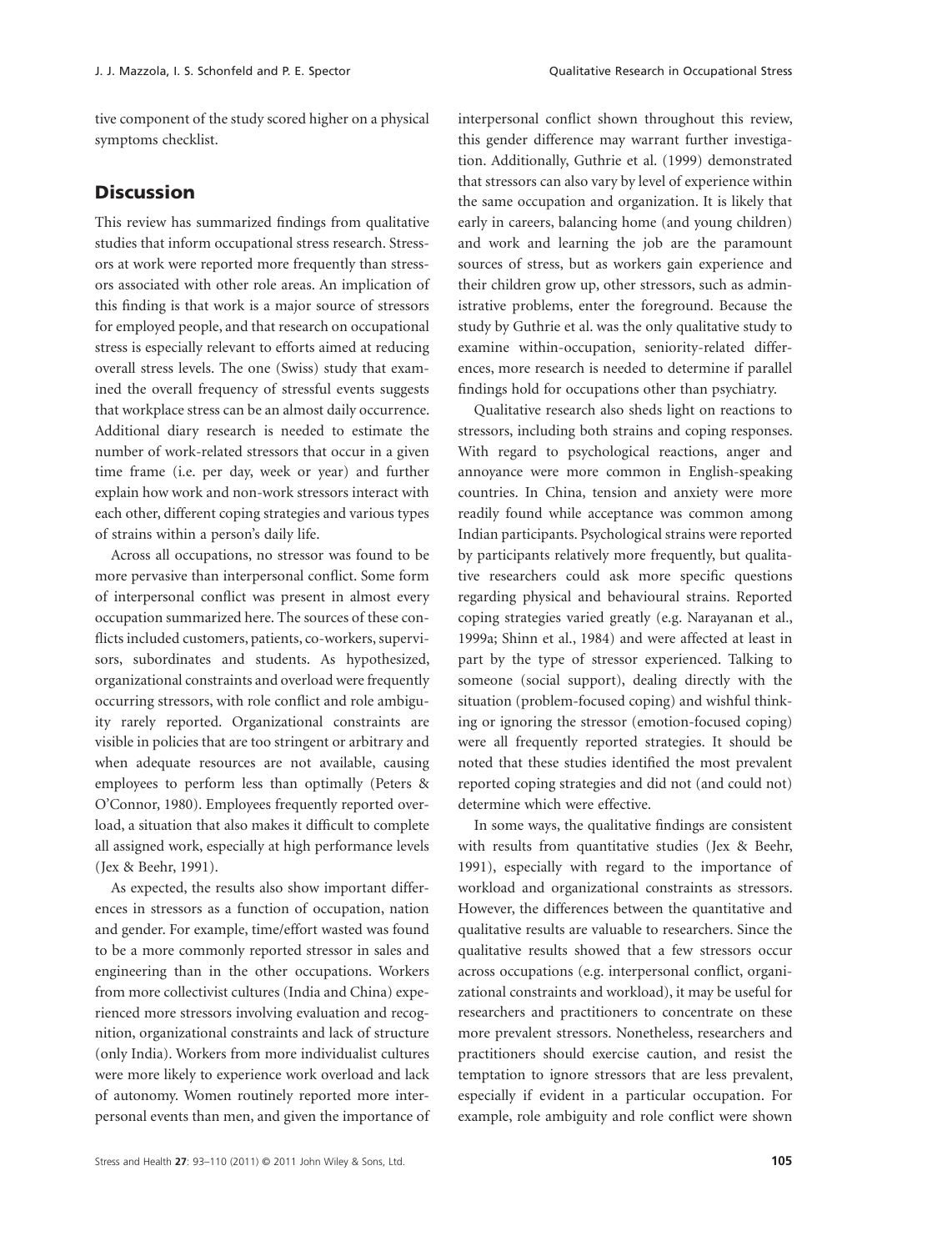to be fairly uncommon and may not need to be investigated unless sufficient evidence exists to underline their importance in a population of specific interest to researchers or practitioners.

Organizations may have the ability to prevent the occurrence of many of these common stressors and/or mitigate their effects by incorporating certain prevention interventions when possible. Qualitative data are especially helpful in informing researchers and practitioners about workers' thoughts and complaints. Murphy (1995) advanced the principle that successful stress prevention programmes are those designed to specifically address the occupational stressors to which employees on a particular job are exposed. An organization can employ qualitative methods to identify stressors that are most prevalent among its workers. Given the prevalence of workload, organizational constraints and interpersonal conflict, organizations may take steps to ensure that they are properly staffed, supplied with adequate resources, and furnished with proper channels for resolving employee conflicts.

# **Limitations**

Although we combined information already present in the literature, we could not include results from qualitative studies in which investigators did not code stressors and strains in a manner that enabled comparisons across studies. As with all self-report measures, both qualitative and quantitative, we cannot be certain if the reported behaviours are the enacted behaviours. For example, this could be a problem when examining the coping strategies reported, and whether the participants truly used them in response to the stressors described. However, evidence adduced by Schonfeld and Mazzola (in press) underlines the realism in workers' reports.

Additionally, almost all studies coded only one stressful event into a single stressor category. Several stressors can be present simultaneously in an employee's life, and many stressors reflect more than one thematic category (i.e. an argument with a co-worker, while clearly an incident of interpersonal conflict, may also create an organizational constraint if interactions with that person are necessary for task completion). It is difficult to know exactly how results would differ if more events were collected or stressors were coded into multiple categories.

No method is perfect for all situations, and qualitative methods have limitations that need to be understood and addressed by researchers. Qualitative research is often conducted on unrepresentative convenience samples and is biased towards participants who are willing to devote enough time to describe the details of their experiences. This limitation frequently applies to quantitative studies as well but is nonetheless a concern in qualitative research. In some of the research we reviewed, investigators obtained reasonably large samples (e.g. Liu et al., 2008; Narayanan et al., 1999b). Qualitative research is by its nature interpretative, which could undermine the reliability of qualitative findings, especially in terms of inter-rater agreement. Reliability in the sense familiar to quantitative researchers is not an important part of the qualitative research tradition (Kirk & Miller, 1986), although Schonfeld and Farrell (2010) advanced the view that the coefficient kappa (Fleiss, Levin, & Paik, 2003) should be more widely employed to help ensure the reliability of the thematic categories that emerge in qualitative research. Some confidence in the reliability of the findings is gained because of cross-study convergence in identifying a number of stressors (e.g. interpersonal conflict).

### **Future research**

Qualitative findings can not only replicate or extend quantitative results, but can also add depth to quantitative findings by detailing the personal experiences of the participants. Being able to examine job stressors from different perspectives can provide a deeper understanding of the stress process. While this review used mostly categorical qualitative data, qualitative methodologies also provide rich narratives for researchers and practitioners that could not be obtained through the use of quantitative data. Qualitative methods can be particularly informative when investigators set out to understand the nature of stressors in occupations previously not included in job stress research (Kidd et al., 1996).

It would be prudent for future researchers to combine methods when possible so that the weaknesses of one method are complemented by the strengths of the others. For example, qualitative research can be helpful in discovering important stressors within a workplace that have previously gone unrecognized by the research community. Quantitative methods could then be used to measure specific aspects of those stressors, possibly in larger, more representative samples of workers. Given the exploratory nature of qualitative methods, hypothesis testing may be extremely difficult (Schonfeld &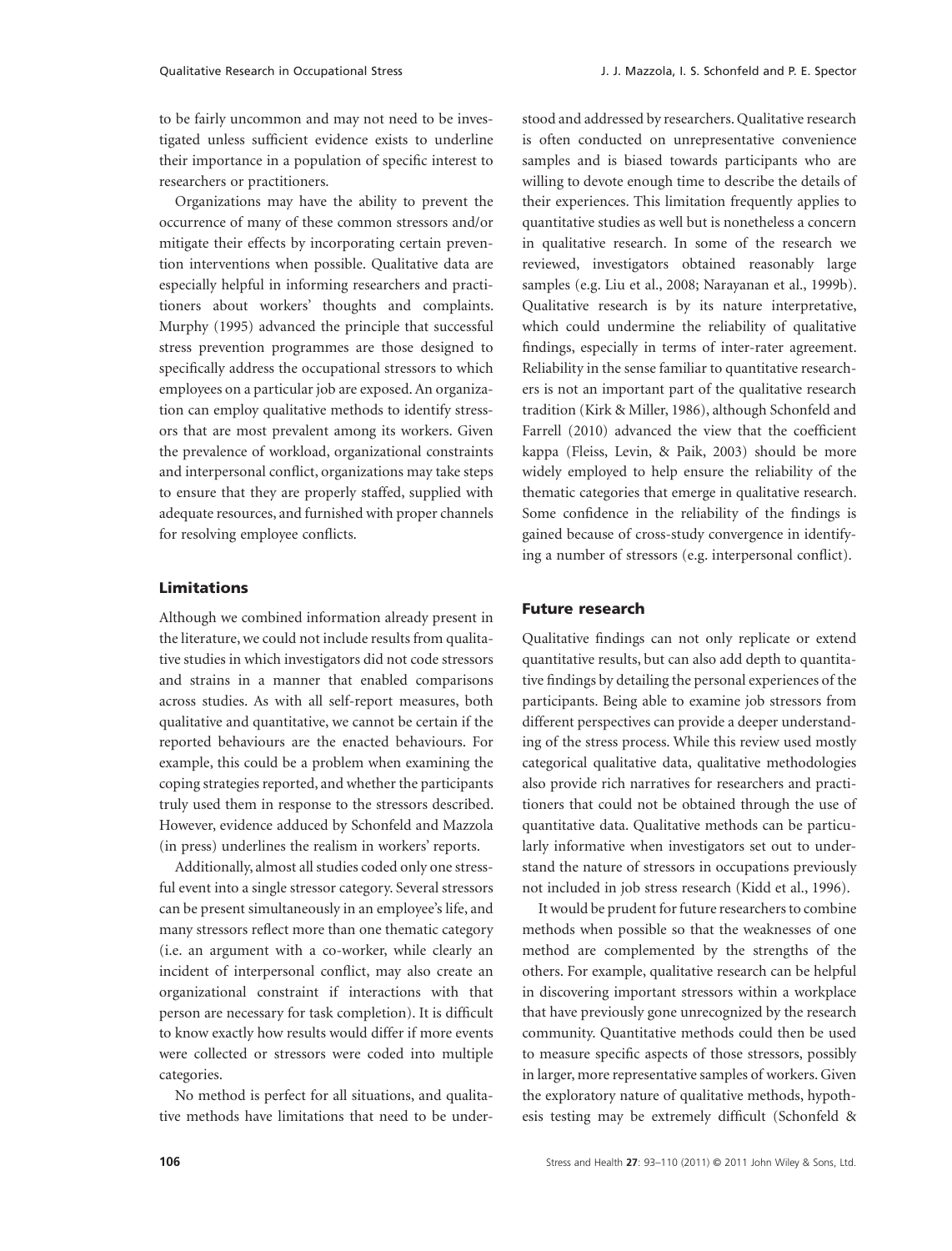Farrell, 2010). However, innovations involving mixed methodologies can pave the way for hypothesis testing (e.g. Elfering et al., 2005; Grebner et al., 2004), and future researchers should look to combine these methods in whole new ways. Mixed methodology allows researchers to examine the stress process in ways not possible using either type of method alone.

There are numerous ways that qualitative methods can be used in the future to improve our understanding of stress in the workplace. One such use is for investigators to continue to collect qualitative data from job incumbents whose jobs differ on any number of characteristics. As previously shown, stressors differ by job, level of experience on the job and cultural or national group; more information is needed to ascertain how these patterns of job stressors may emerge. Additionally, the results regarding gender differences underline gender-related processes in the response to job stressors. Researchers could examine differences in the types of stressors affecting men and women in similar work roles (e.g. do women encounter more interpersonal conflict?) and the coping behaviours in which they engage (e.g. use of direct action strategies). In addition to gender differences, researchers could examine differences related to age, ethnicity, education and other demographic variables. Another avenue of research would entail assessing the frequency of stressful incidents across occupations that differ on some fundamental job characteristic, such as autonomy.

Qualitative research could also be employed in more cross-national and cross-cultural research. Open-ended questionnaires allow workers to report what was stressful to them without being constrained by the structure of pre-existing scales or the investigator's preconceptions. Researchers who conduct cross-national research on occupational stress may not be able to understand specific stress experiences without directly asking probing questions of workers. National and ethnic differences in stressful work experiences could be examined along the dimension of a key cultural value, such as individualism-collectivism or uncertainty avoidance (Hofstede, 1986).

Cohen's (1989) study of California nursing directors was, to our knowledge, the only qualitative study to allow participants to describe multiple coping strategies used in response to a specific work stressor. Using this study as a model, future researchers could conduct qualitative studies in order to identify multiple coping strategies used by job incumbents confronting a critical work stressor that commonly occurs in any one occupation. Qualitative studies using theoretical sampling methods described by Glaser and Strauss (1967) could guide the development of hypotheses, for example, about types of stressors associated with, say, older versus younger employees or between several different demographic groups. With those qualitative studies serving as a starting point for hypothesis generation (Schonfeld & Farrell, 2010), future researchers can develop quantitatively organized studies to assess the capacity of coping strategies to modify the impact of the work stressor on health, well-being and job performance.

To accomplish these goals, researchers need to work further towards a common nomenclature for stressors, strains and coping, as labels often differ between studies. If researchers utilize the stressor categorizations generally reported in the literature (or thoroughly describe the nature of their categories and/or responses for readers), the task of comparing the results of any one study to the findings of other qualitative and quantitative studies would be facilitated, and the structure of the knowledge base of research on job stress enhanced.

In conclusion, qualitative methods are a valuable but underutilized resource in occupational stress research. The results of the current review suggest that there are important benefits to be gained from qualitative research that complement those obtained from quantitative research. Qualitative (and mixed methods) research can and should be a vital part of research on the stress process at work.

### **REFERENCES**

- \*Abouserie, R. (1996). Stress, coping strategies and job satisfaction in university academic staff. *Educational Psychology*, *16*(1), 49–56.
- Antoniou, A.-S., Polychroni, F., & Vlachakis, A.-N. (2006). Gender and age differences in occupational stress and professional burnout between primary and high school teachers in Greece. *Journal of Managerial Psychology*, *21*, 682–690.
- \*Blase, J.J. (1986). A qualitative analysis of sources of teacher stress: Consequences for performance. *American Educational Research Journal*, *23*, 13–40.
- \*Brown, R.D., Bond, S., Gerndt, J., Krager, L., Lukin, M., & Prentice, D. (1986). Stress on campus: An interactional perspective. *Research in Higher Education*, *24*(1), 97–112.

<sup>\*</sup>References marked with an asterisk indicate studies included in the analysis.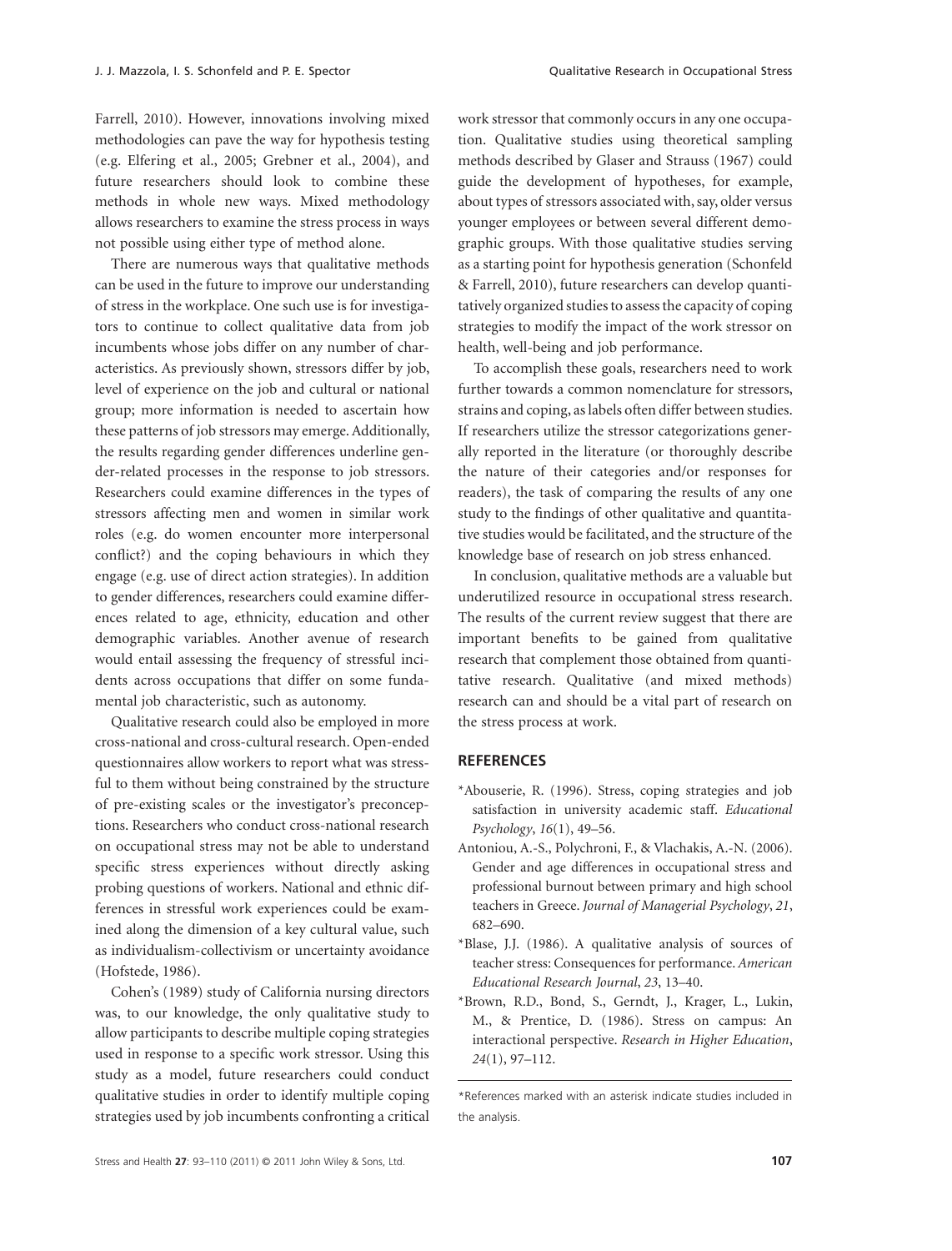- \*Cohen, J.H. (1989). *Nurse executives' psychological wellbeing. The relationships among stress, social support, coping, and optimism* (Unpublished doctoral dissertation). University of California, San Francisco, US.
- \*Dewe, P.J. (1989). Examining the nature of work stress: Individual evaluations of stressful experiences and coping. *Human Relations*, *42*(11), 993–1013.
- \*Dick, P. (2000). The social construction of the meaning of acute stressors: A qualitative study of the personal accounts of police officers using a stress counselling service. *Work & Stress*, *14*(3), 226–244.
- \*Elfering, A., Grebner, S., Semmer, N.K., Kaiser-Freiburghaus, D., Lauper-Del Ponte, S., & Witschi, I. (2005). Chronic job stressors and job control: Effects on event-related coping success and well-being. *Journal of Occupational and Organizational Psychology*, *78*, 237–252.
- \*Firth, J., & Morrison, L. (1986). What stresses health professionals? A coding system for their answers. *British Journal of Clinical Psychology*, *25*(4), 309–310.
- Fleiss, J.L., Levin, B., & Paik, M.C. (2003). *Statistical methods for rates and proportions* (3rd edn.). New York, NY: Wiley.
- Frankenhaeuser, M., & Johansson, G. (1986). Stress at work: psychobiological and psychosocial aspects. *International Review of Applied Psychology*, *35*, 287–299.
- Ganster, D.C., Mayes, B.T., Sime, W.E., & Tharp, G.D. (1982). Managing organizational stress: A field experiment. *Journal of Applied Psychology*, *67*(5), 533–542.
- Glaser, B., & Strauss, A. (1967). *The discovery of grounded theory: Strategies for qualitative research*. Chicago, IL: Aldine.
- \*Glazer, S., & Gyurak, A. (2008). Sources of occupational stress among nurses in five countries. *International Journal of Intercultural Relations*, *32*, 49–66.
- \*Grebner, S., Elfering, A., Semmer, N., Kaiser-Probst, C., & Schlapbach, M.L. (2004). Stressful situations at work and in private life among young workers: An event sampling approach. *Social Indicators Research*, *67*, 11–49.
- Greiner, B.A., & Krause, N. (2006). Observational stress factors and musculoskeletal disorders in urban transit operators. *Journal of Occupational Health Psychology*, *11*(1), 38–51.
- \*Guthrie, E.A., Black, D., Shaw, C.M., Hamilton, J., Creed, F.H., & Tomenson, B. (1995). Embarking on a medical career: Psychological morbidity in first year medical students. *Medical Education*, *29*(5), 337–341.
- \*Guthrie, E., Tattan, T., Williams, E., Black, D., & Bacliocotti, H. (1999). Sources of stress, psychological distress and burnout in psychiatrists: Comparison of junior doctors, senior registrars, and consultants. *Psychiatric Bulletin*, *23*(4), 207–212.
- Hofstede, G. (1986). *Culture's consequences: Comparing values, behaviors, institutions and organizations across nations* (2nd ed.). Thouand Oaks, CA: Sage.
- \*Holmes, S., & MacInnes, D. (2003). Contributors to stress among prison service staff. *The British Journal of Forensic Practice*, *5*(2), 16–24.
- Hugentobler, M.K., Israel, B.A., & Schurman, S.J. (1992). An action research approach to workplace health: Integrating methods. *Health Education Quarterly*, *19*, 55–76.
- \*Iwasaki, Y., MacKay, K.J., & Ristock, J. (2004). Genderbased analyses of stress among professional managers: An exploratory qualitative study. *International Journal of Stress Management*, *11*(1), 56–79.
- Jackson, S.E., & Schuler, R.S. (1985). A meta-analysis and conceptual critique of research on role ambiguity and role conflict in work settings. Organizational Behavior *and Human Decision Processes*, *36*, 16–78.
- Jex, S.M., & Beehr, T.A. (1991). Emerging theoretical and methodological issues in the study of work-related stress. In G.R. Ferns, & K.M. Rowland (Eds.), *Research in personnel and human resources management*, Vol. 9 (pp. 311–365). Greenwich, CT: JAI Press.
- \*Jex, S.M., Adams, G.A., Elacqua, T.C., & Lux, D.J. (1997). A comparison of incident-based and scale measures of work stressors*. Work and Stress*, *11*(3), 229–238.
- \*Jones, F., & Fletcher, B. (1996). Taking work home: A study of daily fluctuations in work stressors, effects on moods and impacts on marital partners. *Journal of Occupational and Organizational Psychology*, *6*, 89–106.
- \*Kalichman, S.C., Gueritault-Chalvin, V., & Demi, A. (2000). Sources of occupational stress and coping strategies among nurses working in AIDS care. *Journal of the Association of Nurses in AIDS Care*, *11*(3), 31–37.
- Kaufmann, G.M., & Beehr, T.A. (1989). Occupational stressors, individual strains, and social support among police officers. *Human Relations*,  $42(2)$ , 185-197.
- \*Keenan, A., & Newton, T.J. (1985). Stressful events, stressors and psychological strains in young professional engineers. *Journal of Occupational Behaviour*, *6*, 151– 156.
- \*Kidd, P., Scharf, T., & Veazie, M. (1996). Linking stress and injury in the farming environment: A secondary analysis of qualitative data. *Health Education Quarterly*, *23*(2), 224–237.
- \*Kinman, G., & Jones, F. (2005). Lay representations of workplace stress: What do people really mean when they say they are stressed? *Work & Stress*, *19*(2), 101–120.
- Kirk, J., & Miller, M. (1986). *Reliability and validity in qualitative research*. Beverly Hills, CA: Sage.
- \*Kirmeyer, S.L., & Diamond, A. (1985). Coping by police officers: A study of role stress and Type A and Type B behavior patterns. *Journal of Organizational Behaviour*, *6*, 183–195.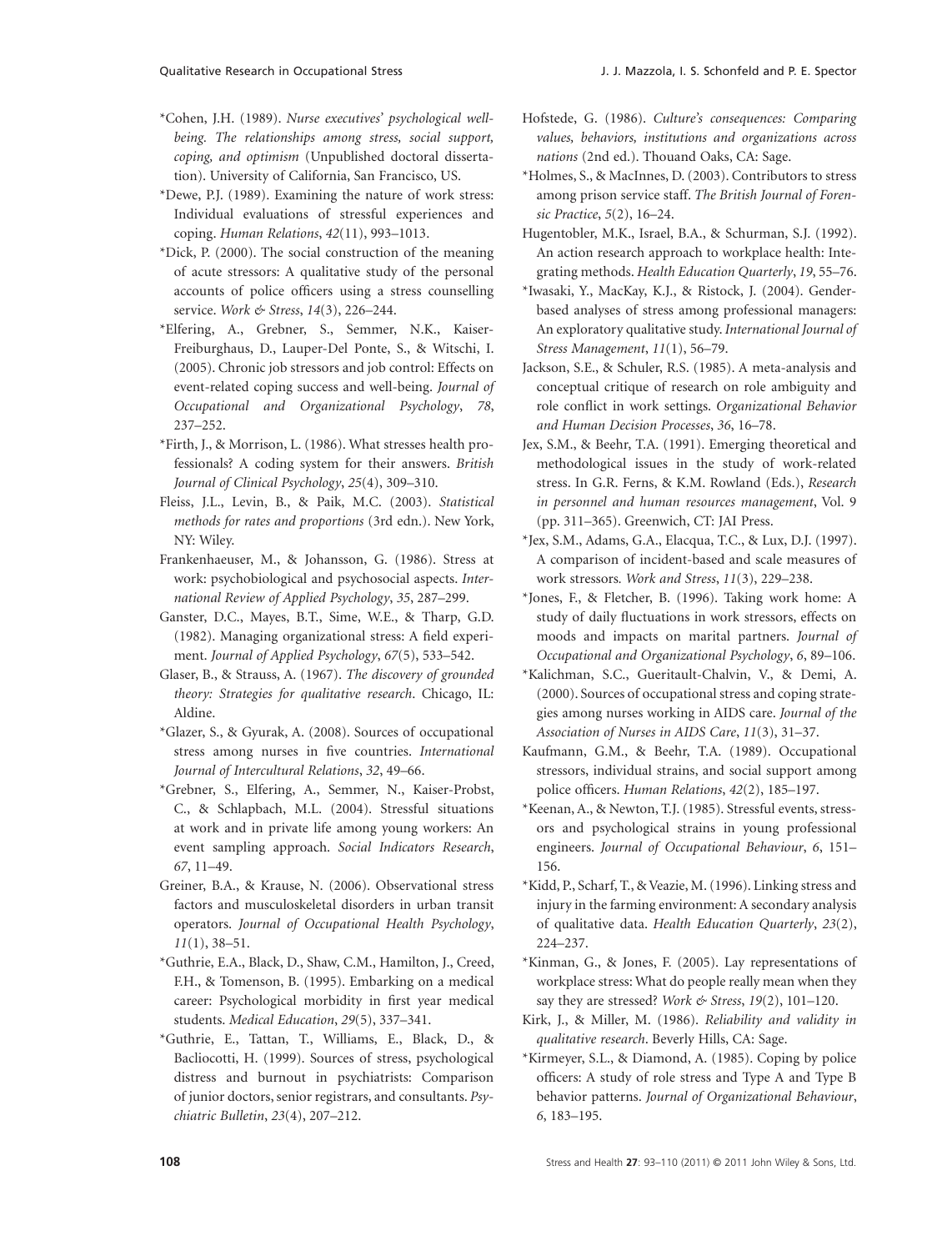- Kristensen, T.S. (1996). Job stress and cardiovascular disease: A theoretical critical review. *Journal of Occupational Health Psychology*, *1*(3), 246–260.
- Lazarus, R.S., & Folkman, S. (1984). *Stress, Appraisal, and Coping*. New York, NY: Springer.
- Lin, S. (2003). Occupational stress research: A review. *Psychological Science (China)*, *26*(3), 494–497.
- Lindsay, R., Hanson, L., Taylor, M., & McBurney, H. (2008). Workplace stressors experienced by physiotherapists working in regional public hospitals. *Australian Journal of Rural Health*, *16*, 194–200.
- \*Liu, C., Spector, P.E., & Shi, L. (2007). Cross-national job stress: A quantitative and qualitative study. *Journal of Organizational Behavior*, *28*, 209–239.
- \*Liu, C., Spector, P.E., & Shi, L. (2008). Use of both qualitative and quantitative approaches to study job stress in different gender and occupational groups. *Journal of Occupational Health Psychology*, *13*(4), 357–370.
- \*Maki, N., Moore, S., Grunberg, L., & Greenberg, E. (2005). The responses of male and female managers to workplace stress and downsizing. *North American Journal of Psychology*, *7*, 295–312.
- \*Mazzola, J.J., Jackson, E.M., Shockley, K.M., & Spector, P.E. (in press). Examining stress in graduate assistants: An integration of qualitative and quantitative methods. *Journal of Mixed Methods Research*.
- \*McDonald, L.M., & Korabik, K. (1991). Sources of stress and ways of coping among male and female managers. *Journal of Social Behavior and Personality*, *6*, 185–198.
- \*Moriarty, V., Edmonds, S., Blatchford, P., & Martin, C. (2001). Teaching young children: Perceived satisfaction and stress. *Educational Research*, *43*(1), 33–46.
- Murphy, L. (1995). Occupational stress management: Current status and future directions. In C. Cooper, & D. Rousseau (Eds.), *Trends in organizational behavior*, Vol. 2 (pp. 1–14). New York, NY: Wiley.
- \*Narayanan, L., Menon, S., & Spector, P.E. (1999a). Stress in the workplace: A comparison of gender and occupations. *Journal of Organizational Behavior*, *20*, 63–73.
- \*Narayanan, L., Menon, S., & Spector, P.E. (1999b). A cross-cultural comparison of job stressors and reactions among employees holding comparable jobs in two countries. *International Journal of Stress Management*, *6*(3), 197–212.
- \*Newton, T.J., & Keenan. A. (1985). Coping with workrelated stress. *Human Relations*, *38*(2), 107–126.
- Nixon, A.E., Mazzola, J.J., Bauer, J., Spector, P.E., & Krueger, J. (in press). Can work make you sick? A meta-analysis of job stressor-physical symptom relationships. *Work & Stress*.
- \*Noblet, A.J., & Gifford, S.M. (2002). The sources of stress experienced by Australian footballers. *Journal of Applied Sport Psychology*, *14*(1), 1–13.
- \*O'Driscoll, M.P., & Cooper, C.L. (1996). A critical incident analysis of stress-coping behaviours at work. *Stress Medicine*, *12*, 123–128.
- \*Paice, E., Rutter, H., Wetherell, M., Winder, B., & McManus, I.C. (2002). Stressful incidents, stress and coping strategies in the pre-registration house officer year. *Medical Education*, *36*, 56–65.
- Peters, L.H., & O'Connor, E.J. (1980). Situational constraints and work outcomes: The influence of a frequently overlooked construct. *Academy of Management Review*, *5*, 391–397.
- \*Reid, Y., Johnson, S., Morant, N., Kuipers, E., Szmukler, G., Thornicroft, G. . . . Prosser, D. (1999a). Explanations for stress and satisfaction in mental health professionals: A qualitative study. *Social Psychiatry and Psychiatric Epidemiology*, *34*, 301–308.
- \*Reid, Y., Johnson, S., Morant, N., Kuipers, E., Szmukler, G., Bebbington, P. . . . Prosser, D. (1999b). Improving support for mental health staff: a qualitative study. *Social Psychiatry and Psychiatric Epidemiology*, *34*, 309– 315.
- Sachar, E. (1991). *Shut up and let the lady teach: A teacher's year in a public school*. New York, NY: Poseidon Press.
- Schonfeld, I.S., & Farrell, E. (2010). Qualitative methods can enrich quantitative research on occupational stress: An example from one occupational group. In D.C. Ganster & P.L. Perrewé (Eds.), *Research in occupational stress and wellbeing series*, Vol. 8. New developments in theoretical and conceptual approaches to job stress (pp. 137–197). Bingley, UK: Emerald.
- Schonfeld, I.S., & Mazzola, J.J. (in press). Strengths and limitations of qualitative approaches to research in occupational health psychology. In L. Tetrick, R. Sinclair, & M. Wang (Eds.), *Research methods in occupational health psychology: State of the art in measurement, design, and data analysis*. London: Routledge.
- \*Schonfeld, I.S., & Santiago, E.A. (1994). Working conditions and psychological distress in first-year women teachers: Qualitative findings. In L.C. Blackman (Ed.), *What works? Synthesizing effective biomedical and psychosocial strategies for healthy families in the 21st century* (pp. 114–121). Indianapolis, IN: Indiana University School of Social Work.
- \*Shinn, M., Rosario, M., Morch, H., & Chestnut, D.E. (1984). Coping with job stress and burnout in the human services. *Journal of Personality and Social Psychology*, *46*(4), 864–876.
- Spector, P.E. (1998). A control theory of the job stress process. In C.L. Cooper (Ed.). *Theories of*